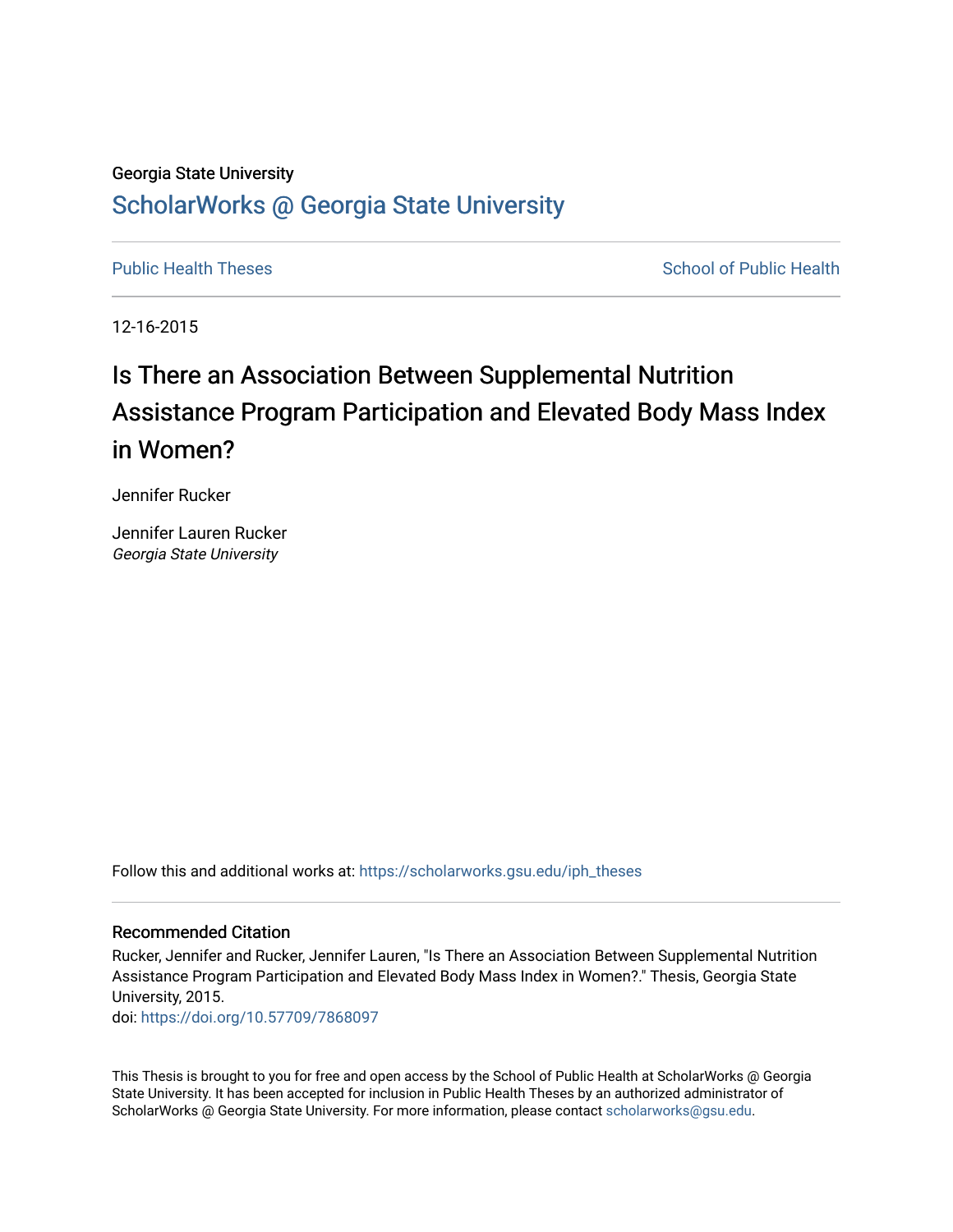## Is There an Association Between Supplemental Nutrition Assistance Program Participation and Elevated Body Mass Index In Women?

By

## Jennifer Rucker B.S., Mercer University

## Submitted to the Graduate Faculty of Georgia State University in Partial Fulfillment of the Requirements for the Degree

## MASTER OF PUBLIC HEALTH

Atlanta, Georgia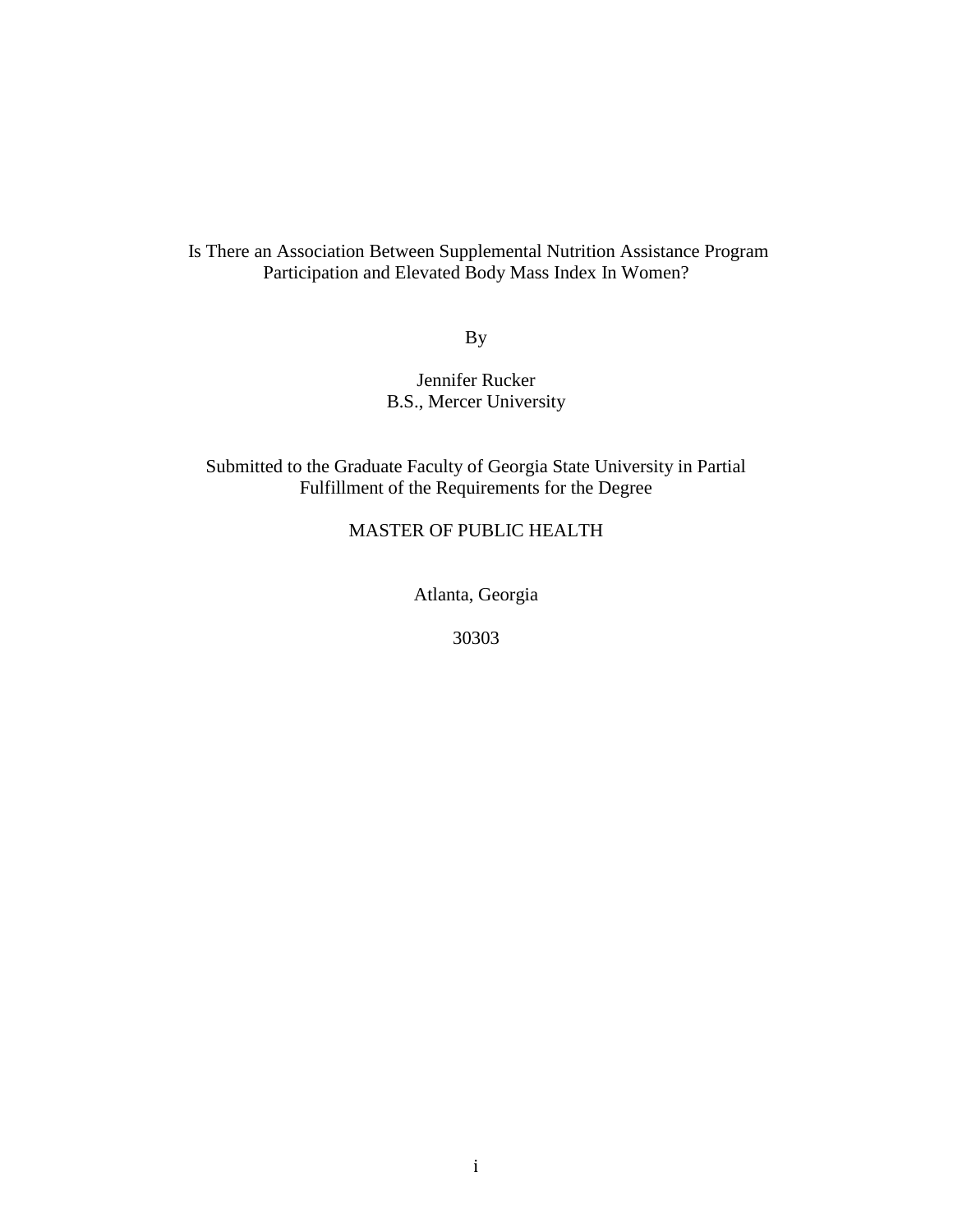## APPROVAL PAGE

Is There an Association Between Supplemental Nutrition Assistance Program Participation and Elevated Body Mass Index In Women?

By

Jennifer Rucker

Approved:

Dr. Ike Okosun Committee Chair

Dr. Kim Ramsey-White Committee Member

Date: November 16, 2015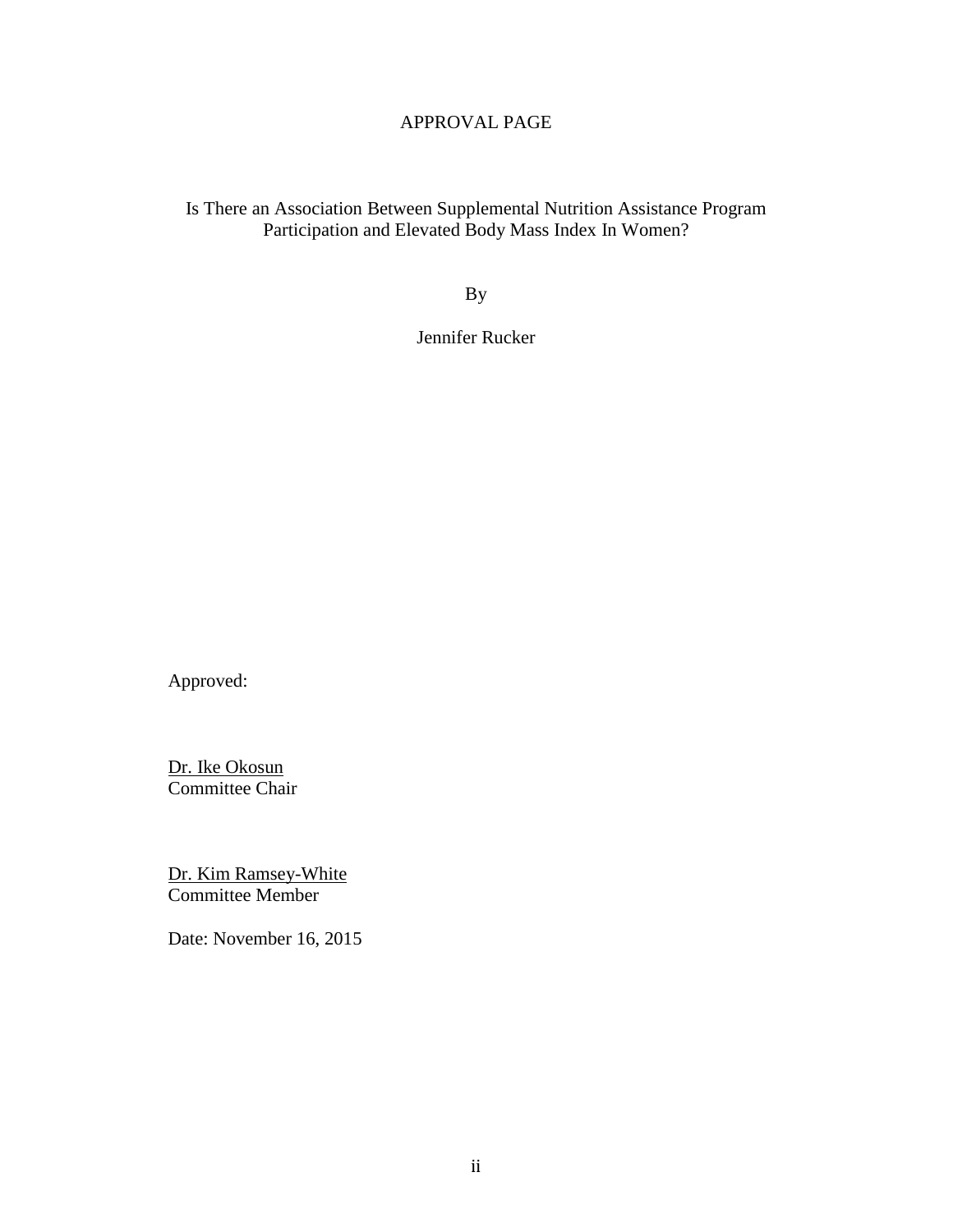## **Acknowledgements**

I would like to thank my mother for being understanding and supportive during my educational journey. I would like to thank my friend Dr. Wilson for helping me get past the tough times and reaching my goals. Also, I'd like to acknowledge the Public Health faculty of Georgia State University. And a special thank you to my thesis committee, Dr. Ike Okosun and Dr. Kim Ramsey-White, for their guidance.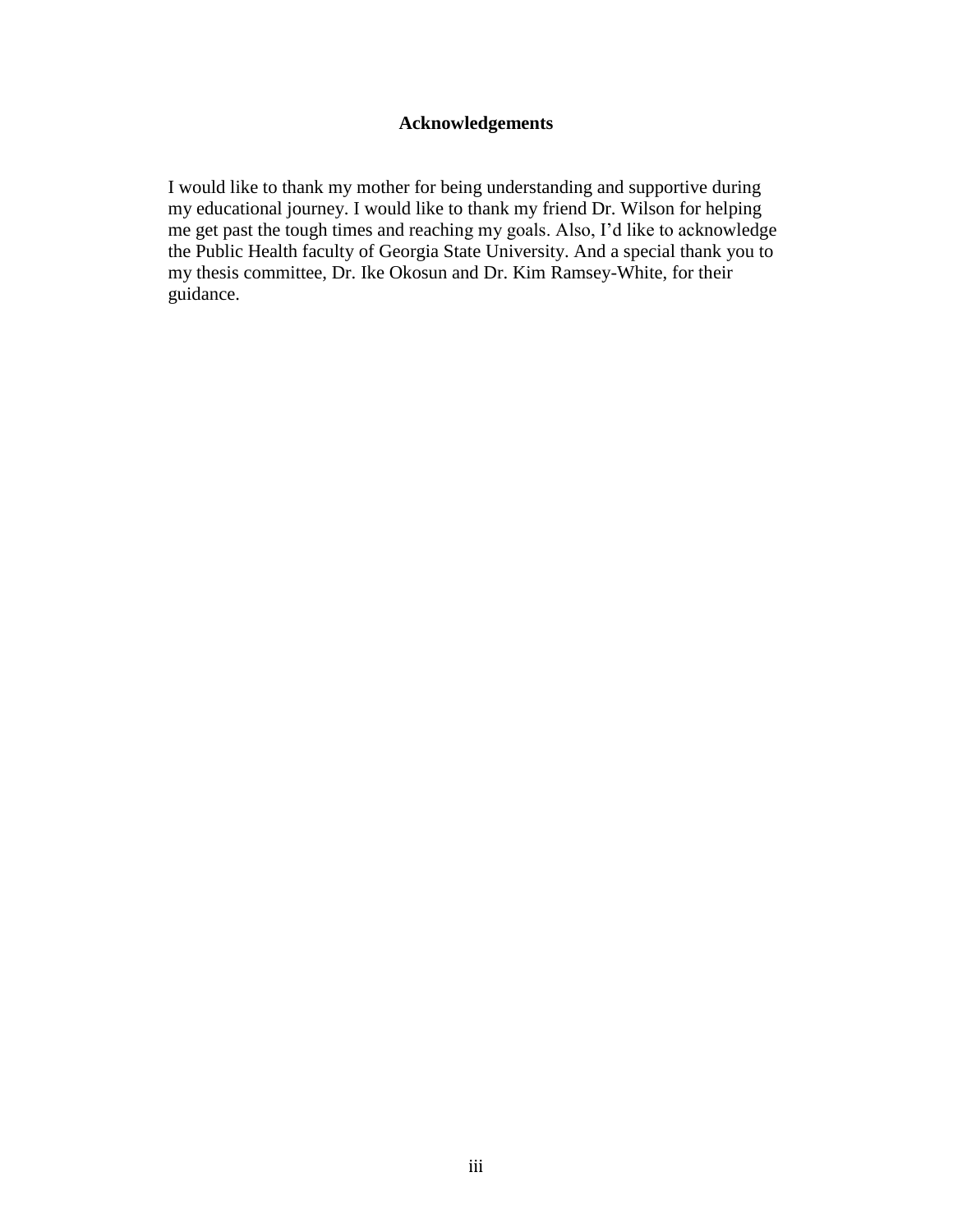#### **Author's Statement Page**

In presenting this thesis as a partial fulfillment of the requirements for an advanced degree from Georgia State University, I agree that the Library of the University shall make it available for inspection and circulation in accordance with its regulations governing materials of this type. I agree that permission to quote from, to copy from, or to publish this thesis may be granted by the author or, in his/her absence, by the professor under whose direction it was written, or in his/her absence, by the Associate Dean, College of Health and Human Sciences. Such quoting, copying, or publishing must be solely for scholarly purposes and will not involve potential financial gain. It is understood that any copying from or publication of this thesis which involves potential financial gain will not be allowed without written permission of the author.

Jennifer Rucker Signature of Author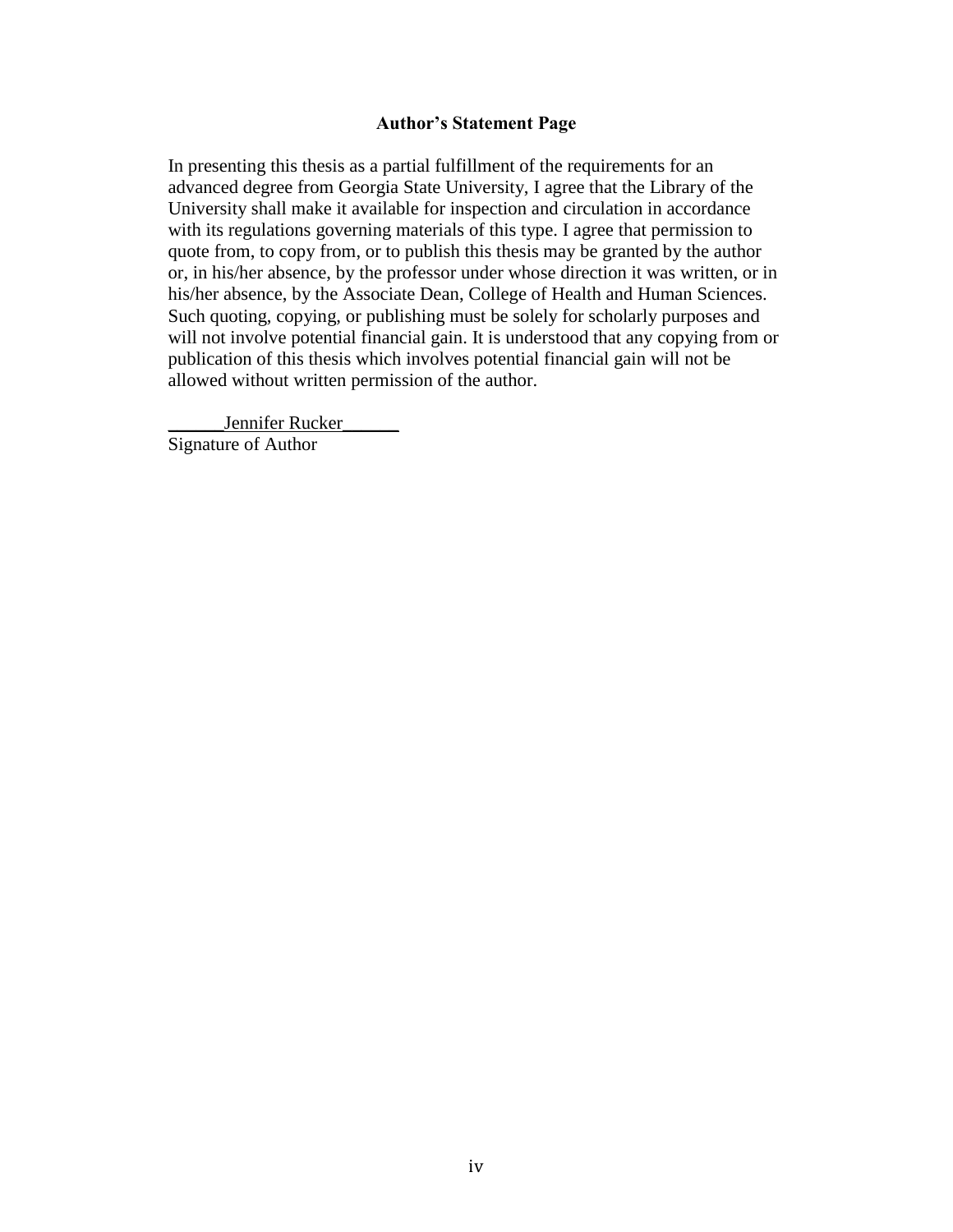#### **Notice to Borrowers Page**

All theses deposited in the Georgia State University Library must be used in accordance with the stipulations prescribed by the author in the preceding statement.

### **The author of this thesis is:**

Jennifer Rucker 1343 Shackleford Drive Atlanta, GA 30316

#### **The Chair of the committee for this thesis is:**

Dr. Ike Okosun School of Public Health Georgia State University P.O. Box 3995 Atlanta, GA 30302-3995

Users of this thesis who not regularly enrolled as students at Georgia State University are required to attest acceptance of the preceding stipulation by signing below. Libraries borrowing this thesis for the use of their patrons are required to see that each user records here the information requested.

| <b>NAME OF USER</b> | <b>ADDRESS</b> | <b>DATE</b> | <b>TYPE OF USE</b><br><b>(EXAMINATION</b><br><b>ONLY OR COPY)</b> |
|---------------------|----------------|-------------|-------------------------------------------------------------------|
|                     |                |             |                                                                   |
|                     |                |             |                                                                   |
|                     |                |             |                                                                   |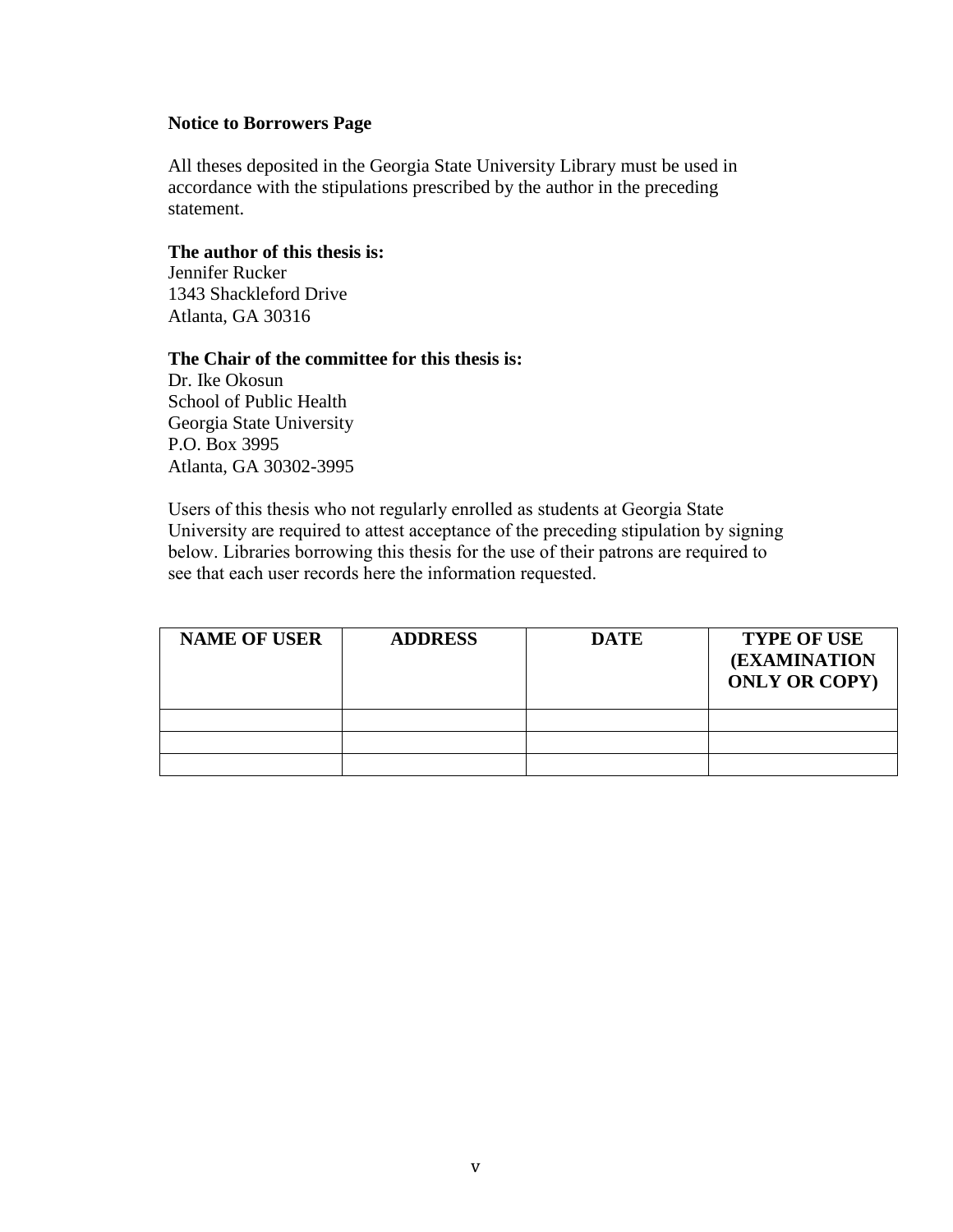#### **Abstract**

**Background:** The Supplemental Nutrition Assistance Program (SNAP), formerly known as the Food Stamp Program, is the largest nutrition assistance program in the United States. Its objective is to alleviate food insecurity and hunger. Women represent 28% of participants. Low-income individuals and women have the highest rates of obesity.

**Objective:** Determine if there is an association between participation in SNAP and elevated body mass index (BMI) in low-income women.

**Design:** A cross-sectional analysis was performed with National Health and Nutrition Examination Surveys (NHANES) 2009-2010 dataset. The study population comprised 788 women between the ages of 18 and 65, who were not pregnant, with household incomes  $\leq 130\%$  of the federal poverty level. More than half (57%) of the study population were SNAP participants. Univariate and Multivariate logistic regression models were used to examine the associations between SNAP participation and BMI, as well as selected sociodemographic variables; race, country of birth, education level, marital status, total number in household, insurance coverage, physical activity, and food security. **Results:** SNAP participants were more likely to be overweight or obese than non-SNAP participants. There were no statistically significant associations found between SNAP participation and elevated BMI. Having health insurance was associated with elevated BMI in both univariate (OR: 1.339; 95% CI: 1.006, 1.781; *P≤* 0.05) and multivariate analyses (OR: 1.479; 95% CI: 1.079, 2.2028; *P*≤  $0.05$ ).

**Conclusion:** Though there was no statistically significant association between SNAP participation and elevated BMI due to limitations of the dataset, some relationship does seem to exist. Health insurance was the only variable positively associated with elevated BMI. Further investigation of obesity in low-income women and other populations is necessary to better align SNAP with dietary guidelines.

**Key words:** SNAP, participation, obesity, BMI, women.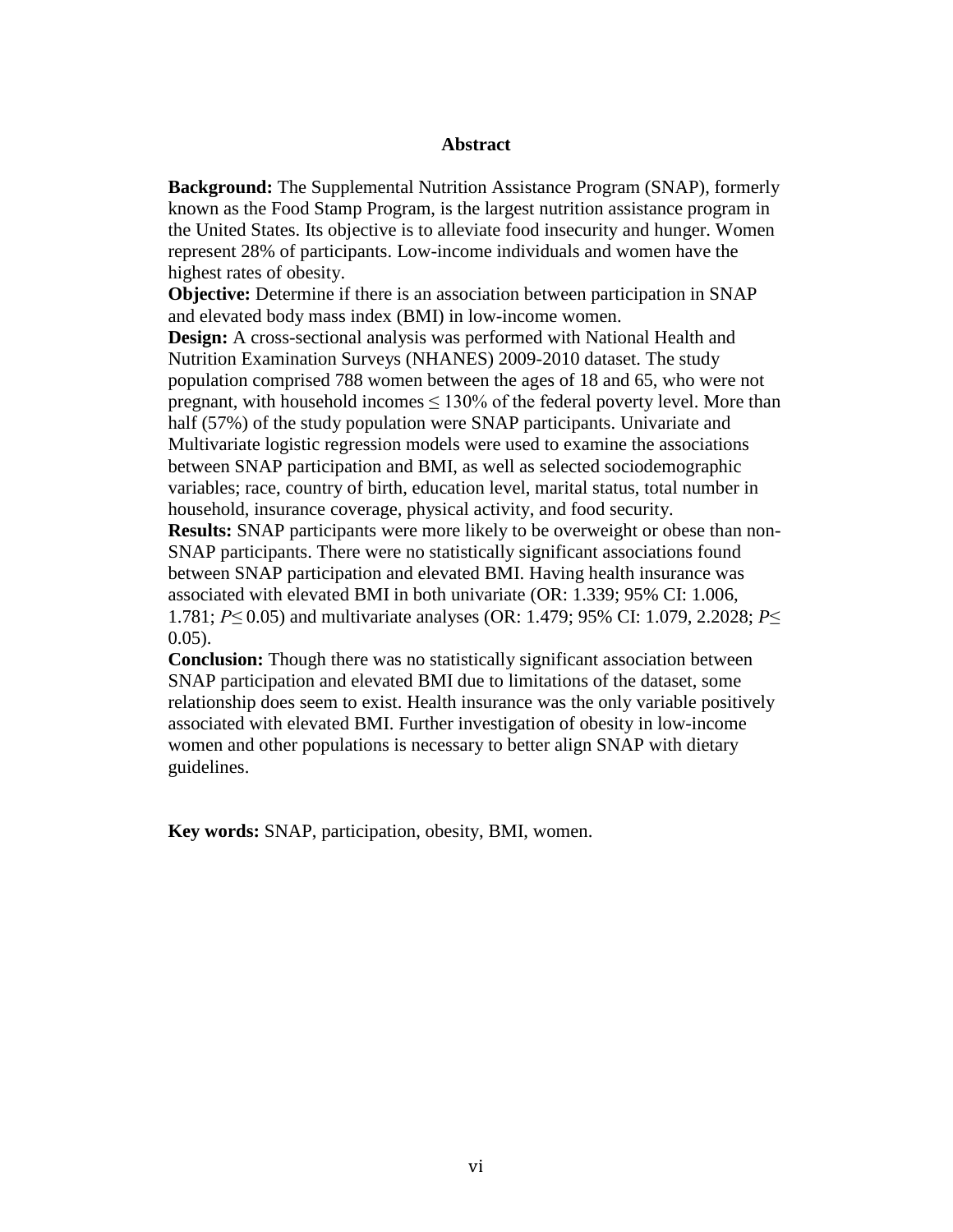## **Table of Contents**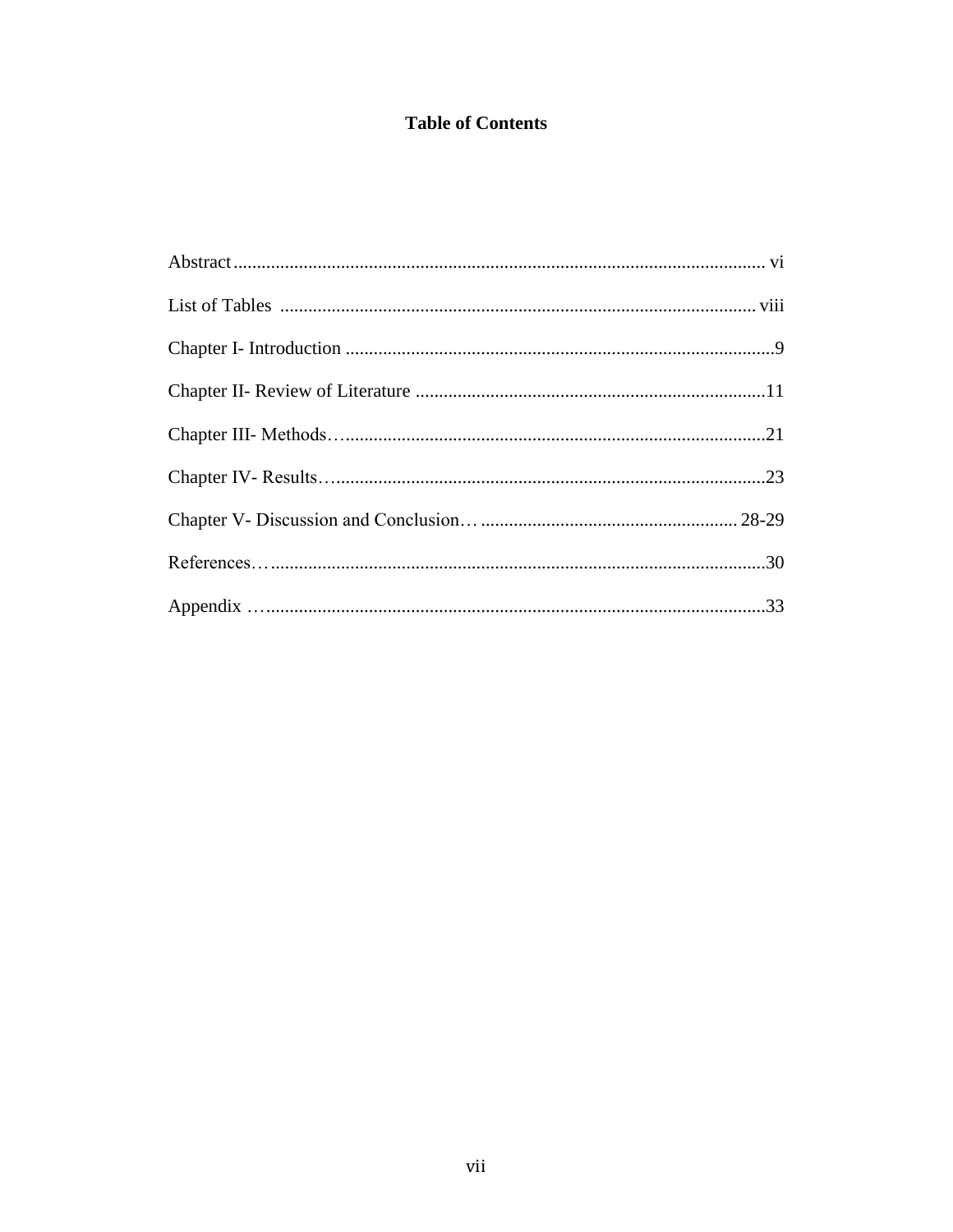## **List of Tables**

**Table 1**. Research studies reporting on the relationship between SNAP and obesity

**Table 2**. Sociodemographic characteristics of low-income women by participation in SNAP

**Table 3**. Univariate logistic regression analysis of the association between each sociodemographic characteristic and elevated BMI among low-income women

**Table 4.** Multivariate logistic regression analysis of the association between SNAP participation and elevated BMI among low-income women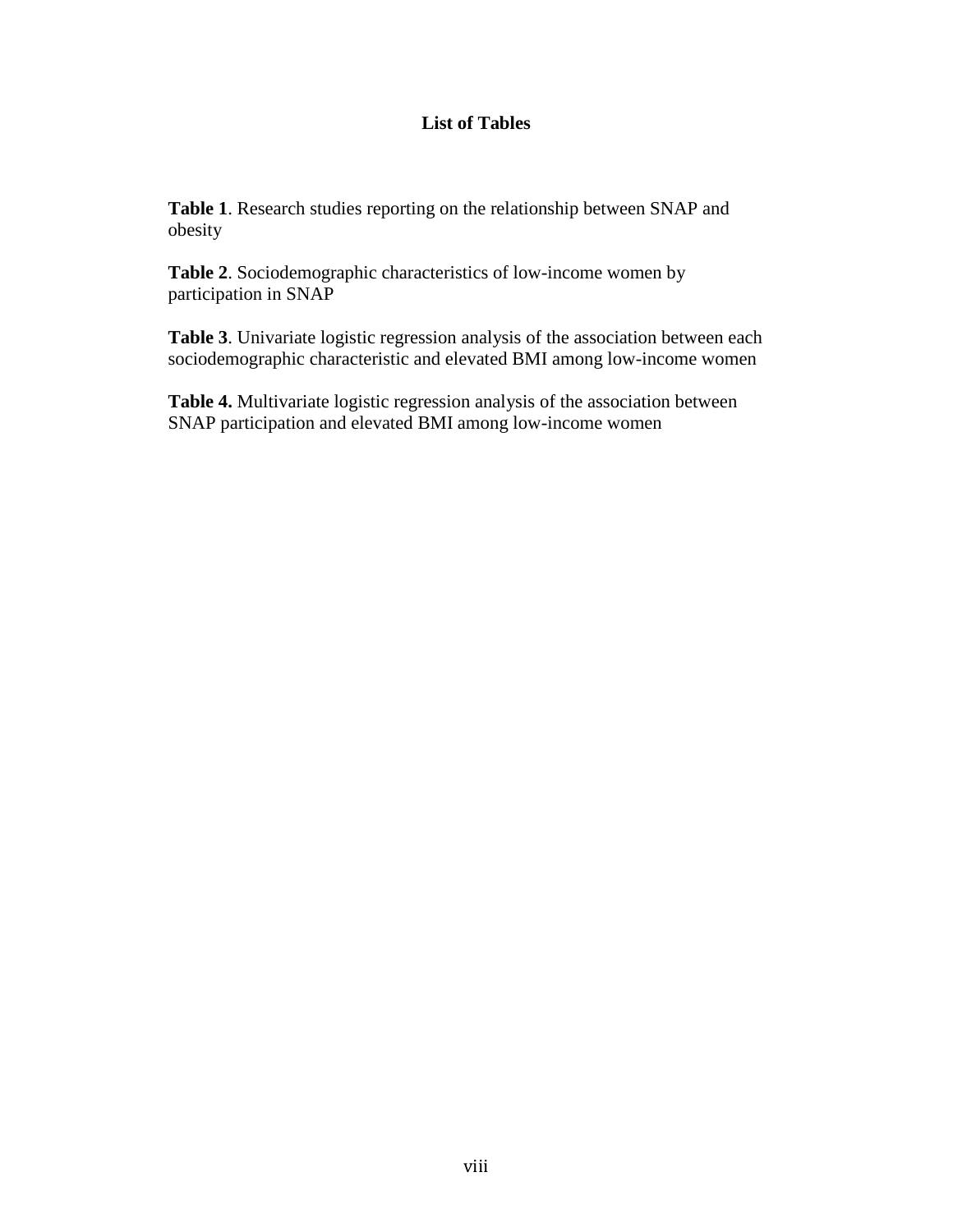#### **Introduction**

During the past few decades, obesity (body mass index  $\geq$  30) has been a growing public health issue in the United States. More than a third of U.S. adults are obese, but particular sub-populations of U.S. adults have greater rates (CDC, 2011;Flegal, K.M., Caroll, M. D., Ogden, C. L. & Curtin, L. R., 2010; Pan L., Galuska, D. A., Sherry, B., Hunter A. S., Rutledge, G. E., Dietz, W. H., & Balluz, L. S., 2009). Results from the (2009) Behavioral Risk Factor Surveillance System (BRFSS) indicate that obesity prevalence among non-Hispanic blacks (35.7%) was much greater than the prevalence for Hispanics (28.7%) and non-Hispanic whites (23.7%) (Pan et al., 2009). According to data from the 2005-2008 National Health and Nutrition Examination Survey, 51% of non-Hispanic black women aged 20 years or older were obese, compared to 43% of Mexican Americans and 33% of whites (CDC, 2011). Low-income individuals, minorities, and women have the highest rates of obesity (Zhang & Wang, 2004). Existing research that confirms low-income and minority groups having a higher prevalence of obesity has led to questions of why those with limited financial resources have problems with being overweight.

The United States Department of Agriculture's Supplemental Nutrition Assistance Program (SNAP), formerly known as the Food Stamp Program, is the largest nutrition assistance program in the U.S. that aids millions of low-income individuals and families with purchasing food (USDA (U.S. Department of Agriculture), 2014a). SNAP was developed as a program to deter food insecurity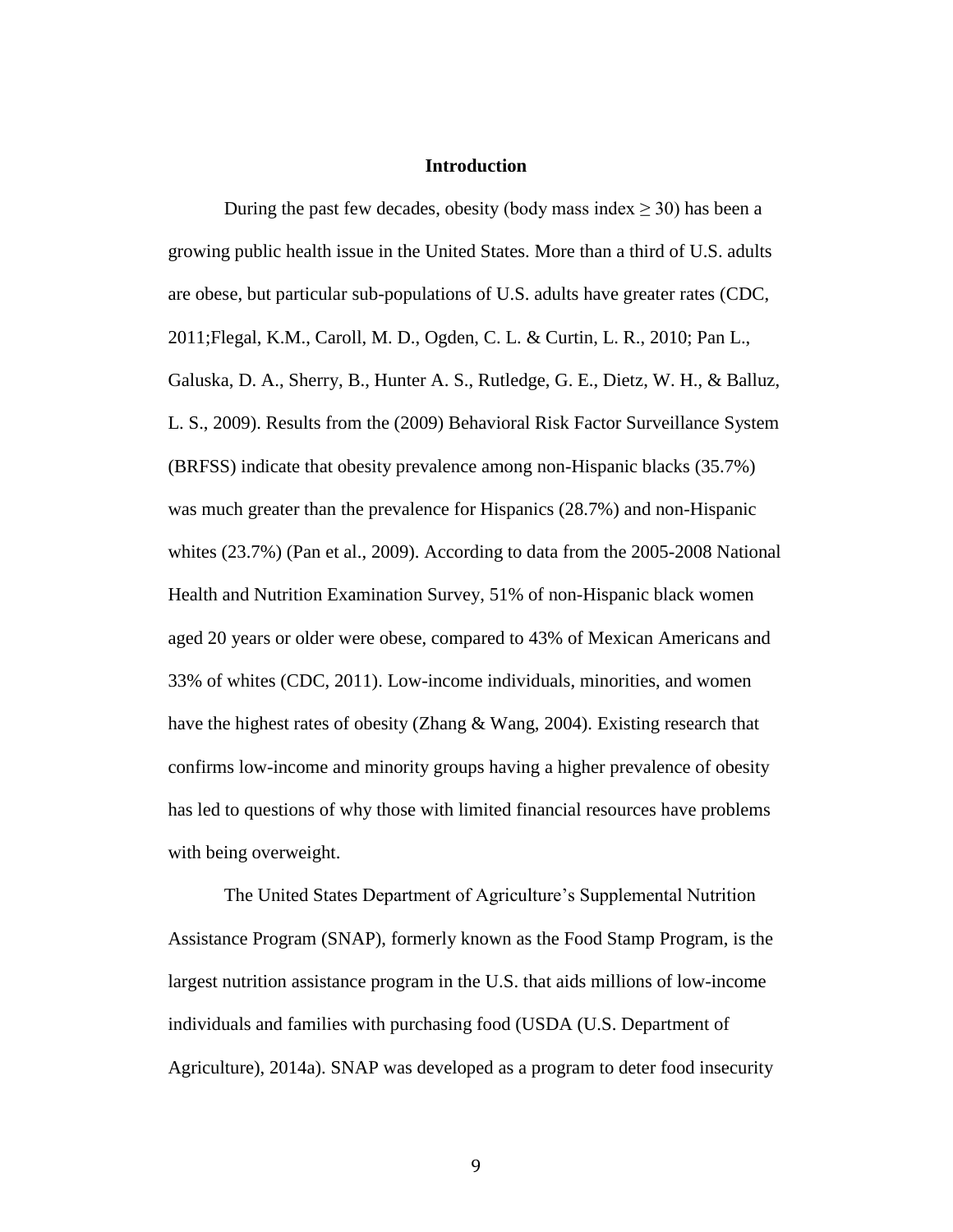and increase access to nutrient rich foods (USDA, 2014a), however numerous studies have linked participation in SNAP with higher rates of obesity. The program is available to those in the U.S. that meet the eligibility requirements relating to gross household income (<130% of federal poverty line), limited cash assets (<\$2000), immigration status (has lived in the country for 5 years, or receiving disability-related assistance/benefits, or has children under 18), and employment (Able-bodied adults without dependents can get SNAP benefits only for 3 months in a 36-month period if they do not work or participate in a workfare or employment training program other than job search.) (USDA, 2014b; Ver Ploeg & Ralston, 2008). SNAP provides participants with Electronic Benefit Transfer (EBT) cards that can be used to purchase food from supermarkets, grocery stores, convenience stores, and other food retailers (Ver Ploeg & Ralston, 2008). EBT cards allow the purchase of most food and beverages, such as nutrient-rich whole grains, fruit, vegetables, meat, nutrient-poor salty snacks, sweets, baked goods, and sugar-sweetened beverages. Alcohol, tobacco, dietary supplements, and hot or prepared foods are excluded (Leung, C. W., Willett, W. C., & Ding, E. L., 2012b). As of 2014, SNAP serves 46.5 million participants; with the average amount of monthly benefits distributed per person approximately \$125, at a total cost of \$69.9 billion to the U.S. government (USDA, 2014c). The largest group of participants are children, who accounted for almost 50% of caseloads in 2009; working-age women represented 28% of the caseload compared to working age men who made up 16%, and the elderly aged 60 and older comprised 8% (Debono N. L., Ross, N. A., & Berrang-Ford, L., 2012).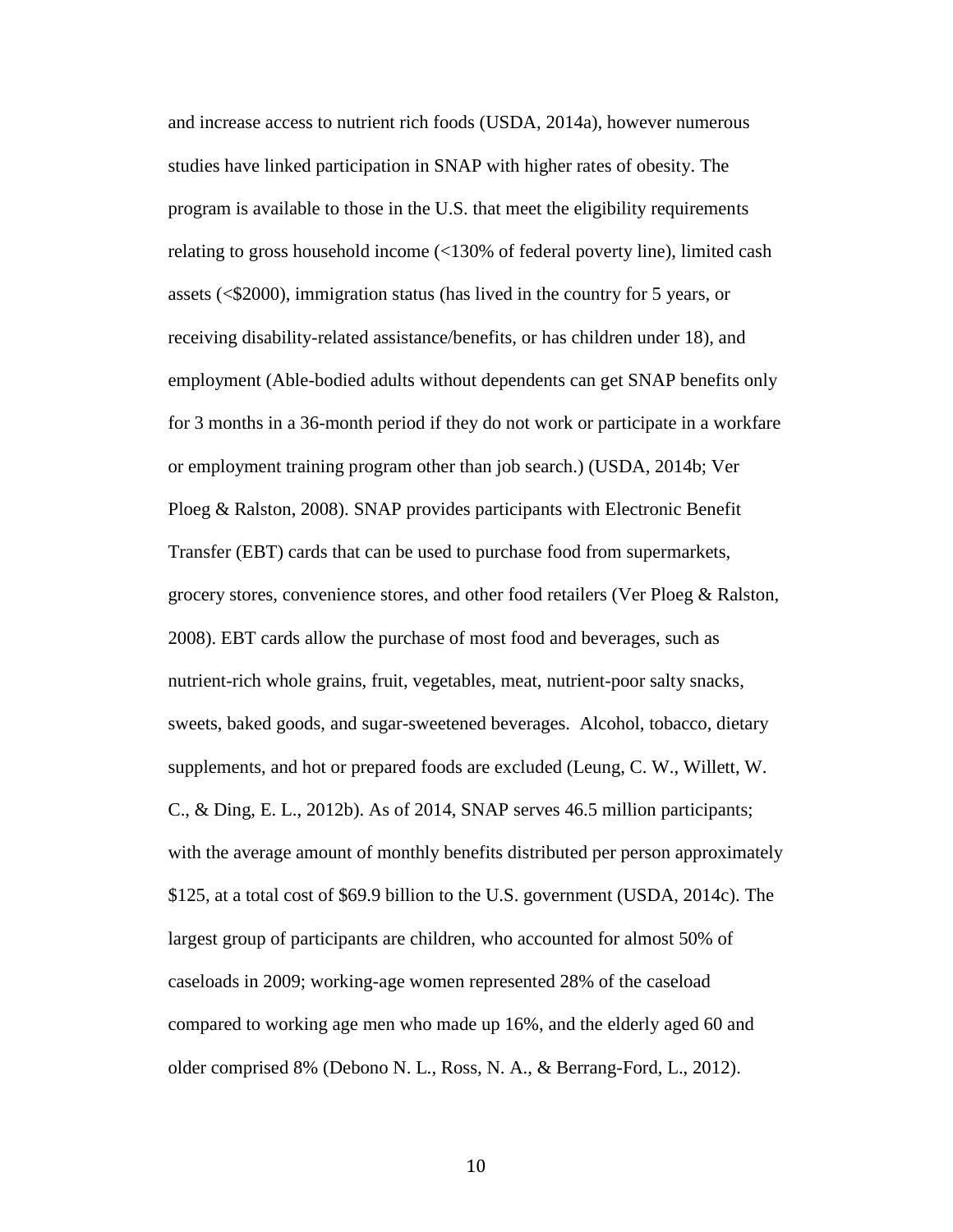Since women represent a large group of SNAP participants their association with obesity warrants investigation because there is a gap in the literature regarding this population.

Utilizing logistic regression and chi-square tests, the purpose of this study is to examine the association between participation in SNAP and the increased risk of elevated BMI among NHANES participants between 2009 and 2010. The research question proposed for this study is as follows: Is there an association between low-income women between the ages of 18 and 65 who participate in SNAP and being overweight or obese?

#### **Literature Review**

#### **Methods**

A literature search was conducted in January of 2015 using the PubMed database for published studies within the last 14 years that target non-elderly adults. Selecting the past 14 years ensured that up-to-date research was included in this review. Search terms included "SNAP", "participation" and "obesity". The literature inclusion criteria consisted of papers that were written in English, published from January 2000 to present 2015, performed statistical analyses, samples were adults aged 18 years or older, and compared SNAP participation with BMI or diet quality as the outcome. Following this PubMed search, a hand search of references was performed. Information on the study design, data set, statistical methods, and results was isolated and analyzed.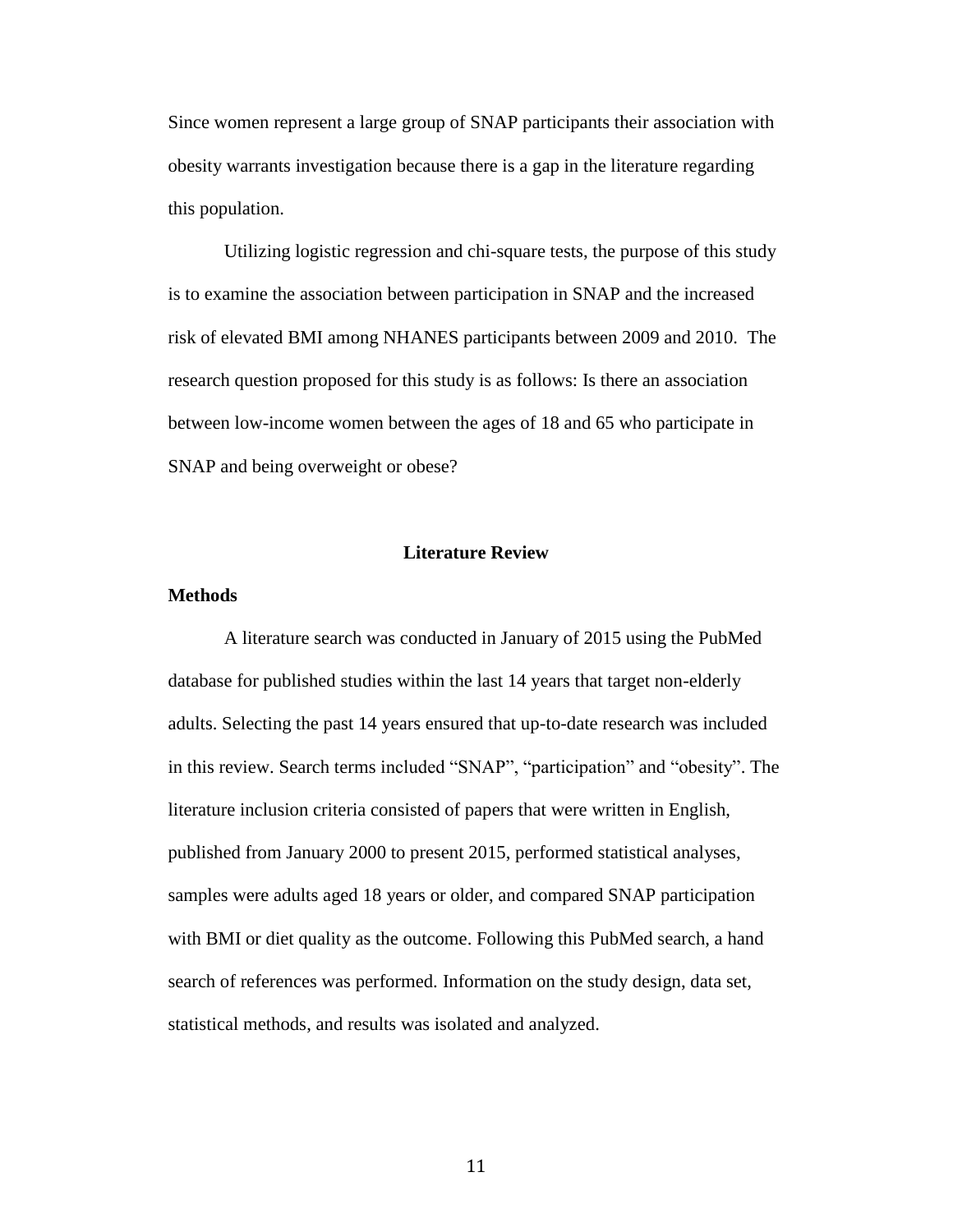#### **Results**

The primary database search generated a total of 11 potential studies. Four of those studies met the inclusion criteria of this review, and one was a literature review. The literature review and four articles were then used to hand search references that met the inclusion criteria. An additional five relevant studies were found. In all, nine articles that examined the relationship between SNAP participation and BMI or dietary quality (defined in **Appendix**) were chosen. **Table 1.** presents the characteristics of these studies, including sample features, dataset, measurement, and results.

Two of the studies distinctively assessed the relationship between weight gain and food stamp participation in relation to food security (Jones & Frongillo, 2006; Webb, A. L., Schiff, A., Currivan, D., & Villamor, E., 2008). All of the studies used datasets representative of the U.S. population, except for two; Leung & Villamor (2010) used state level data from California, and Webb et al. (2008) used Massachusetts's data. The selected studies were all observational but vary in their design and statistical approach. The reviewed studies were majority crosssectional (Jilcot S. B., Liu, H., DuBose, K. D., Chen, S., & Kratz, S., 2011; Leung & Villamor, 2010; Leung C.W., Ding, E. L., Catalano, P. J., Villamor, E., Rimm, E. B., & Willet, W. C., 2012a; Leung et al., 2012b; Nguyen, B. T., Shuval, K., Njike, V. Y., Katz, D. L., 2014; Webb et al., 2008); two were longitudinal design (Gibson, 2003; Jones & Frongillo, 2006); and one encompassed both designs by using a longitudinal dataset for cross-sectional estimation (Han, E., Powell, L. M., & Isgor, Z., 2012).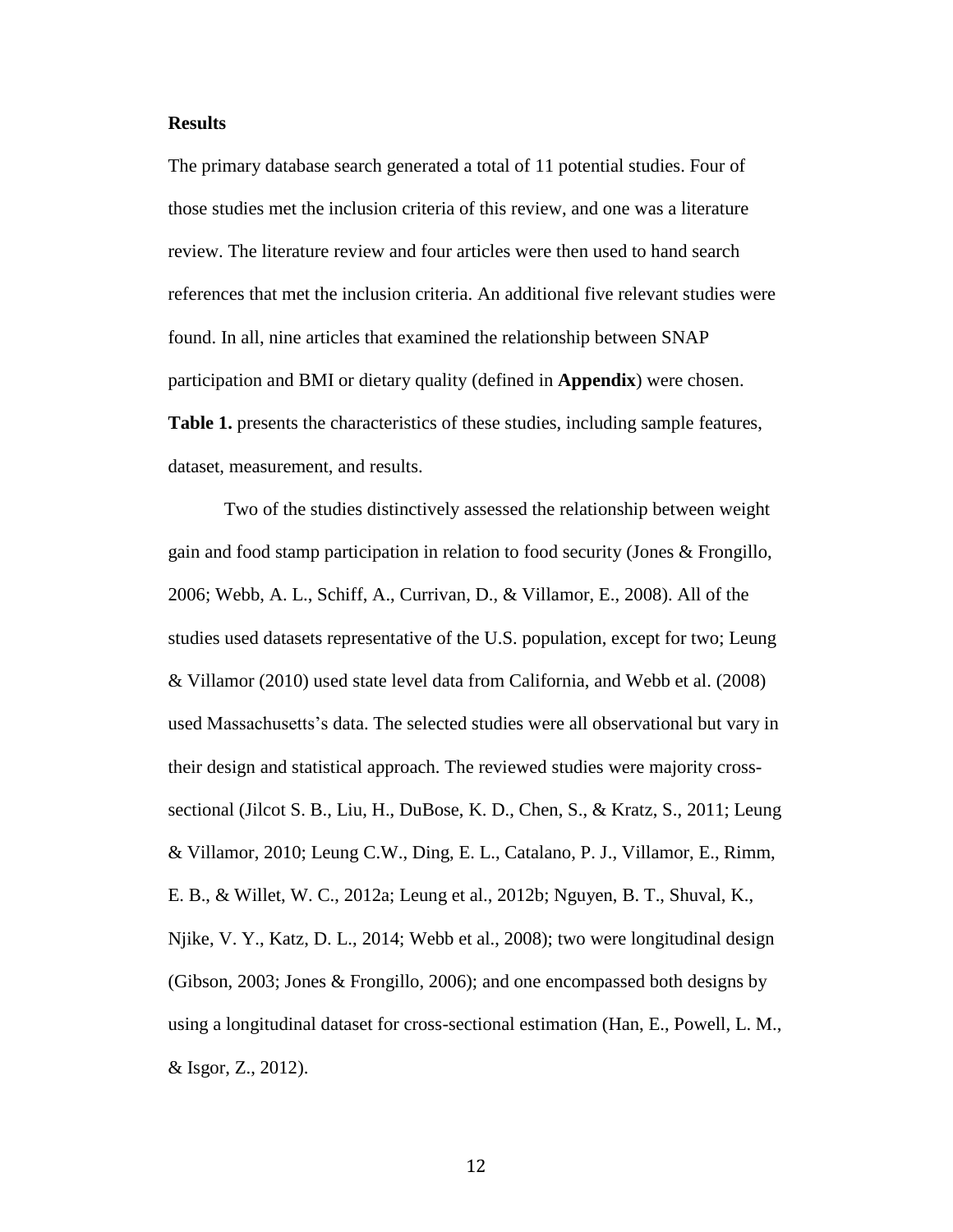| <b>Author</b>                 | <b>Sample</b>                                                                      | Dataset (years sampled)                                                  | <b>Measures</b>                                                                                                                                                       | <b>Results</b>                                                                                                                                                                                                                                                                                                                                                                                |  |  |
|-------------------------------|------------------------------------------------------------------------------------|--------------------------------------------------------------------------|-----------------------------------------------------------------------------------------------------------------------------------------------------------------------|-----------------------------------------------------------------------------------------------------------------------------------------------------------------------------------------------------------------------------------------------------------------------------------------------------------------------------------------------------------------------------------------------|--|--|
| Gibson (2003)                 | $n = 6731$ women-3574<br>men-3157; low income<br>(≤130% FPL); aged 20-<br>40       | <b>NLSY-National</b><br>Longitudinal Survey of<br>Youth 1979 (1984-1996) | DV-BMI from the waves of 1985-1996<br>IV- Current and long-term food stamp<br>participation                                                                           | Current and long-term food stamp participation significantly related<br>to the obesity of low-income women but not men. Current food<br>stamp participation was associated with a 9.1% increase in<br>predicted probability of current obesity; 5yr food stamp<br>participation compared to nonparticipation associated with a 20.5%<br>increase in predicted probability of current obesity. |  |  |
| Jones and<br>Frongillo (2006) | $n = 5303$ women; low<br>income; aged 18-74                                        | PSID-Panel Study of<br>Income Dynamics (1999<br>& 2001                   | DV-Weight change between 1999 and<br>2001<br>IV-Food security status and food stamp<br>participation                                                                  | Persistent food insecurity was associated with a smaller weight<br>change controlling for other income and health related factors for<br>weight change. Among the persistently food insecure, full food<br>stamp participation offset the weight change.                                                                                                                                      |  |  |
| Webb et al.<br>(2008)         | $n = 435$ adults: low<br>income residents of<br>Massachusetts; aged 18<br>or older | State phone survey $+$<br>USDA's Household<br>Food Security Module       | DV- Current BMI<br>IV-Food security status, food stamp<br>participation, and food sources                                                                             | Food stamp participation within the past year associated with a 3-<br>unit increase in BMI. Food insecurity was not associated with BMI.                                                                                                                                                                                                                                                      |  |  |
| Leung and<br>Villamor (2010)  | $n = 7741$ adults; low<br>income in California;<br>aged 18 or older                | CHIS-Adult California<br><b>Health Interview Survey</b><br>(2007)        | DV-BMI and obesity<br>IV-Participation in SNAP, Supplemental<br>Security Income (SSI), or California<br>Work Opportunities and Responsibilities<br>to Kids (CalWorks) | Participation in SNAP or SSI was associated with obesity<br>independent of food insecurity or SES. Prevalence of obesity was<br>30% higher in SNAP participants than non-SNAP, and this<br>association was more pronounced in men than women.                                                                                                                                                 |  |  |

# **Table 1. Research studies reporting on the relationship between SNAP and obesity**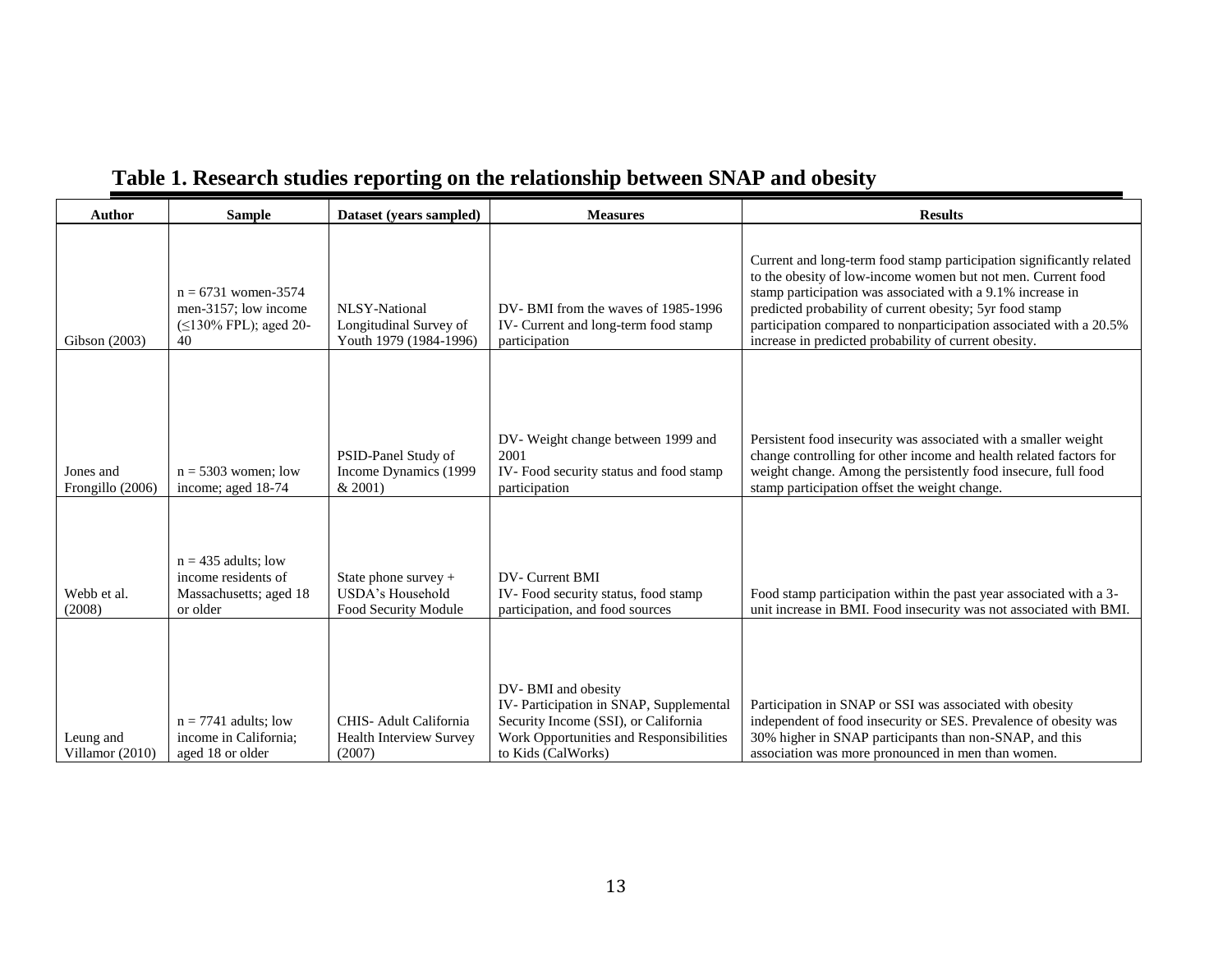| <b>Author</b>           | <b>Sample</b>                                                | Dataset (years sampled)                                                                                | <b>Measures</b>                                                                                                    | <b>Results</b>                                                                                                                                                                                                                                                                                                                                                                                            |  |  |
|-------------------------|--------------------------------------------------------------|--------------------------------------------------------------------------------------------------------|--------------------------------------------------------------------------------------------------------------------|-----------------------------------------------------------------------------------------------------------------------------------------------------------------------------------------------------------------------------------------------------------------------------------------------------------------------------------------------------------------------------------------------------------|--|--|
| Jilcot et al.<br>(2011) | $n = 945$ adults; low<br>income; aged 20-65                  | <b>NHANES-</b> National<br><b>Health and Nutrition</b><br><b>Examination Survey</b><br>$(2005 - 2006)$ | DV-BMI, waist circumference, and<br>meals away from home (MAFH)<br>IV-Food stamp participation                     | Food stamp participation associated with fewer MAFH (Meals<br>away from home). Among women, food stamp participation was<br>associated with higher BMI and waist circumference. Also more<br>benefits received from food stamps was associated with lower BMI<br>and waist circumference.                                                                                                                 |  |  |
| Han et al. (2012)       | $n = 3742$ women-2391<br>men-1351; low income;<br>aged 18-65 | PSID (1999, 2001, 2003)                                                                                | DV-BMI<br>IV-SNAP participation and economic<br>contextual factors (longitudinal<br>individual fixed effect model) | A simulated 20% reduction in price of fruits and vegetables resulted<br>in a larger decrease in BMI of SNAP participants than non-SNAP<br>for men and women. A simulated 20% increase in availability of<br>supermarkets/grocery stores resulted in a statistically significant<br>difference in change in BMI by female SNAP participants but not<br>men.                                                |  |  |
| Leung et al.<br>(2012a) | $n = 2250$ adults; low<br>income; aged 18-65                 | NHANES (2003-2006)                                                                                     | DV-Metabolic risks and adiposity (BMI<br>and waist circumference)<br>IV-SNAP participation                         | SNAP participation positively associated with obesity and waist<br>circumference in men and women (stronger assoc.) independent of<br>sociodemographic characteristics. SNAP participation related to<br>elevated triglycerides, lower HDL cholesterol, elevated fasting<br>glucose, and metabolic syndrome.<br>SNAP participants consumed 39% fewer whole grains, 44% more                               |  |  |
| Leung et al.<br>(2012b) | $n = 3835$ adults; low<br>income; aged 20-65                 | NHANES (1999-2008)                                                                                     | DV- Dietary intake and dietary quality<br>IV-SNAP participation                                                    | fruit juice, 56% more potatoes, 46% more red meat, and in women<br>61% more sugary beverages. SNAP participants also had lower<br>dietary quality scores. Few of both SNAP and non-SNAP<br>participants consumed recommended whole grains, fruits,<br>vegetables, fish, and nuts/seeds/legumes; but exceeded<br>recommended limits for processed meats, sweets, bakery desserts,<br>and sugary beverages. |  |  |
| Nguyen et al.<br>(2014) | $n = 4211$ adults; low<br>income; aged 20-64                 | NHANES (2003-2010)                                                                                     | DV-Healthy Eating Index 2010 score<br>IV-SNAP participation                                                        | SNAP participants had lower dietary quality scores overall and<br>lower scores for fruit, vegetables, seafood, plant proteins, and<br>empty calories. The association between SNAP participation and<br>lower dietary quality was statistically significant among women,<br>Hispanics, young adults, and individuals who were food secure.                                                                |  |  |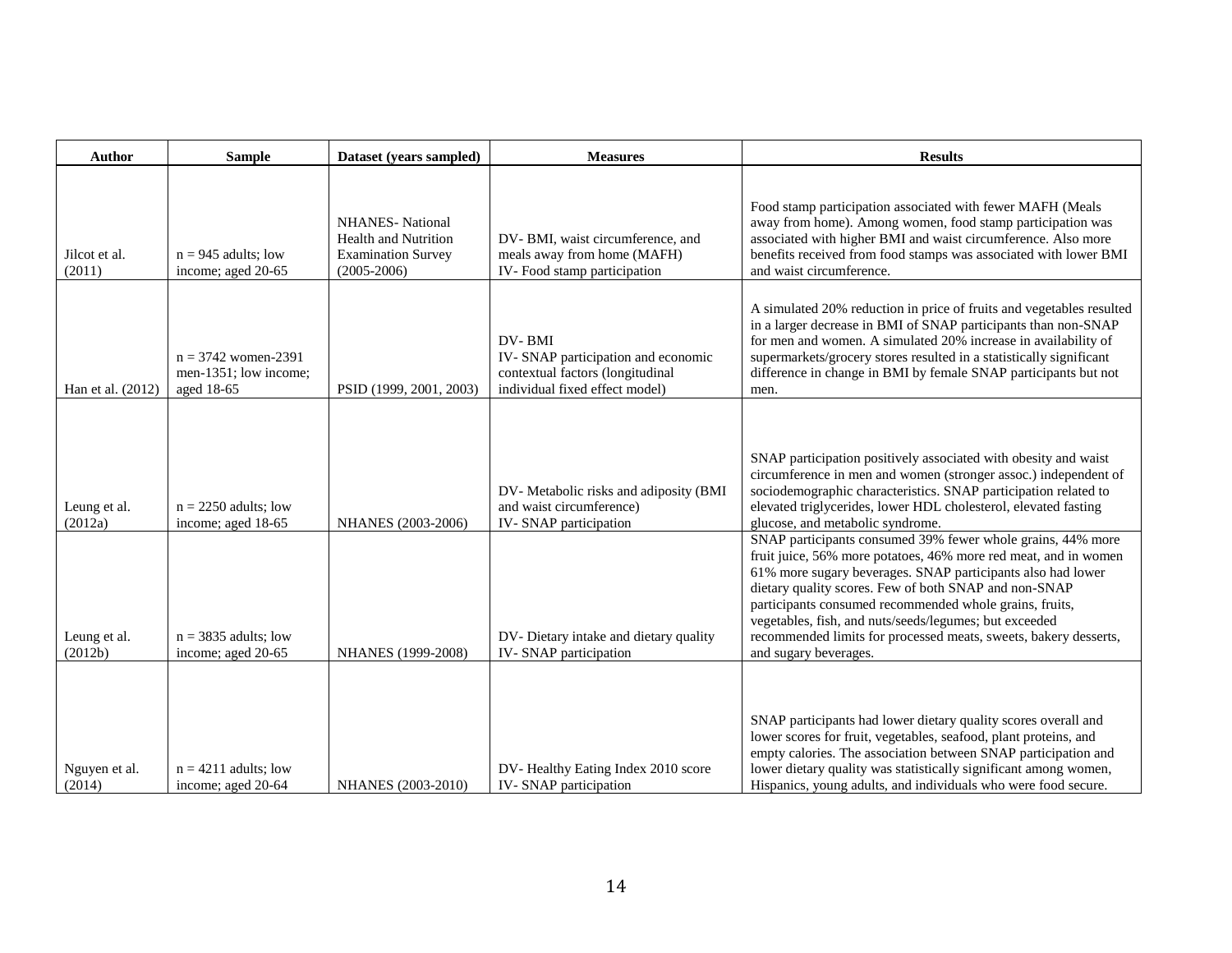#### *Cross Sectional Studies*

Leung et al. (2012b) and Nguyen et al. (2014) aimed to examine the differences in dietary quality in SNAP participants and non-SNAP participants. Both found SNAP participants had lower dietary qualities than non-participants, which could contribute to obesity formation or exacerbation. Nguyen et al. (2014) used the National Cancer Institute method for calculating the Healthy Eating Index (HEI) 2010 with bivariate and multiple regression; and found SNAP participants had lower scores for fruit, vegetables, seafood, plant proteins, and empty calories. The association between SNAP and lower dietary quality was statistically significant among women, Hispanics, young adults, and individuals who were food secure. Leung et al. (2012b) also used the National Cancer Institute method, but to estimate distributions of dietary intake. Results revealed that both low-income groups exceeded recommended limits for processed meats and sweets, but few consumed recommended amounts of whole grains, fruits and vegetables, and fish. Leung and colleagues (2012b) found that compared to nonparticipants, SNAP participants consumed 39% fewer whole grains, 44% more 100% fruit juice, 56% more potatoes, and 46% more red meat. Additionally, in women, 61% drank more sugarsweetened beverages. SNAP participants also had lower dietary quality scores, as measured by an Alternate Healthy Eating Index along with the HEI 2005.

Jilcot et al. (2011) and Leung et al. (2012a) investigated SNAP participation's association with BMI and waist circumference (WC). In addition, Jilcot and colleagues further added meals away from home (MAFH) as a study outcome. They found no associations between MAFH and BMI or WC, and food stamp participation was associated with fewer MAFH. Results among females revealed that participation in food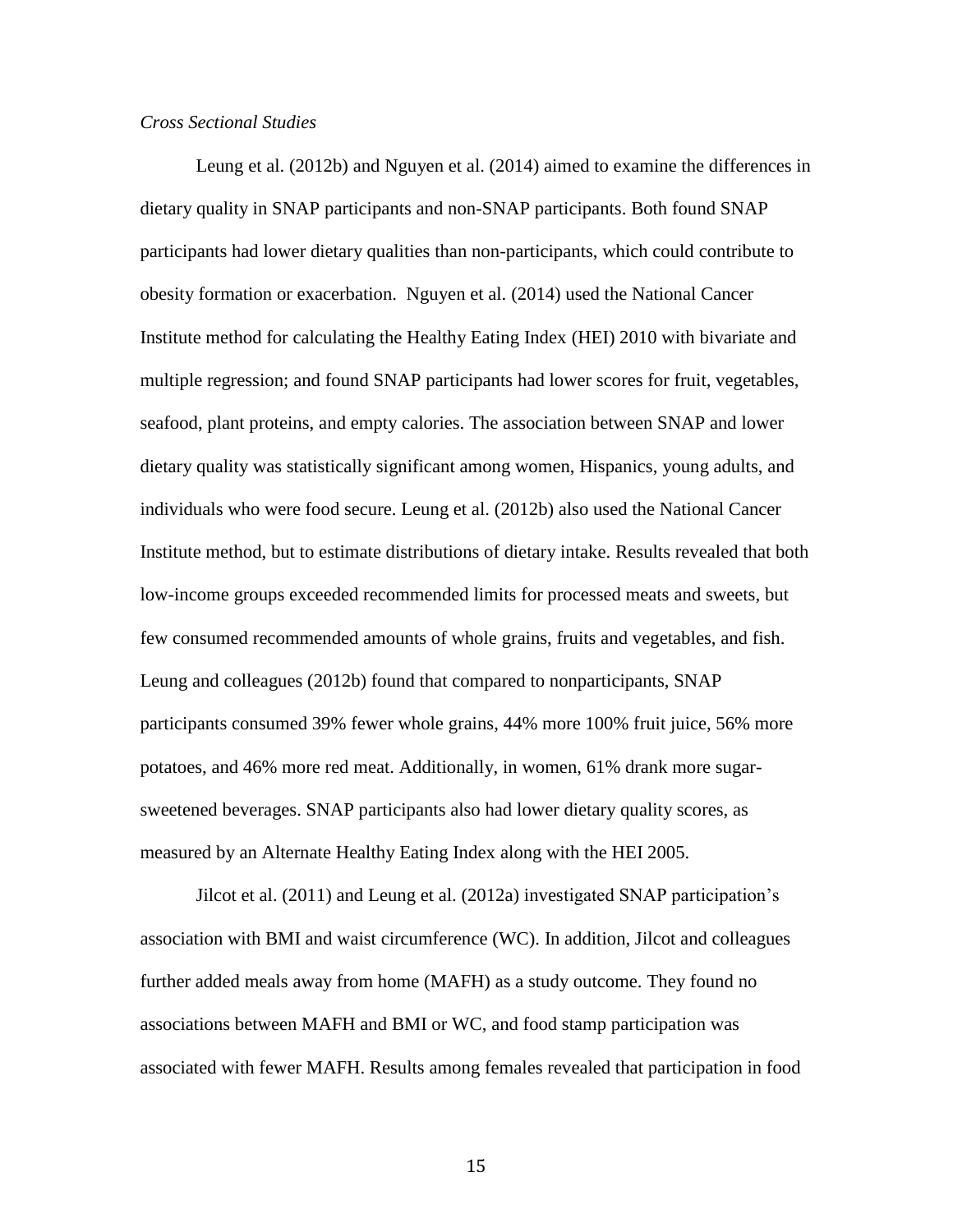stamps associated with higher BMI and WC were statistically significant. Results on females reporting food stamp benefits received in the previous month, indicated that more benefits received were associated with lower BMI. Leung et al. (2012a) added metabolic risk factors {according to National Cholesterol Education Program ATP III guidelines  $(\geq)$  of the following: elevated waist circumference, triglycerides, blood pressure, fasting glucose, and lower HDL cholesterol)} to their study outcomes. The authors found SNAP participation was positively associated with obesity and waist circumference in both men and women, independent of sociodemographic characteristics, but stronger association with women. Also, SNAP participation was related to elevated triglycerides, lower HDL cholesterol, elevated fasting glucose and metabolic syndrome.

Leung and Villamor (2010) and Webb et al. (2008) investigated food stamp participation and food security's affect on BMI using state level data from California and Massachusetts. Leung and Villamor (2010) included additional public assistance programs, Supplemental Security Income (SSI) and California Work Opportunities and Responsibilities to Kids (CalWorks), in their obesity research. BMI distribution and obesity prevalence were compared by participation in each program using weighted linear and binomial regression models. The results showed the prevalence of obesity was 30% higher in SNAP participants than in non-participants after adjusting for sociodemographic characteristics, food insecurity, and participation in other programs. SSI participation was related to an adjusted 50% higher prevalence of obesity compared to non-participation. Also, CalWorks participation was not associated with obesity after multivariable adjustment. Webb et al. (2008) assessed how food security, food stamp participation, and food sources affected BMI. They found, after adjusting for age, sex,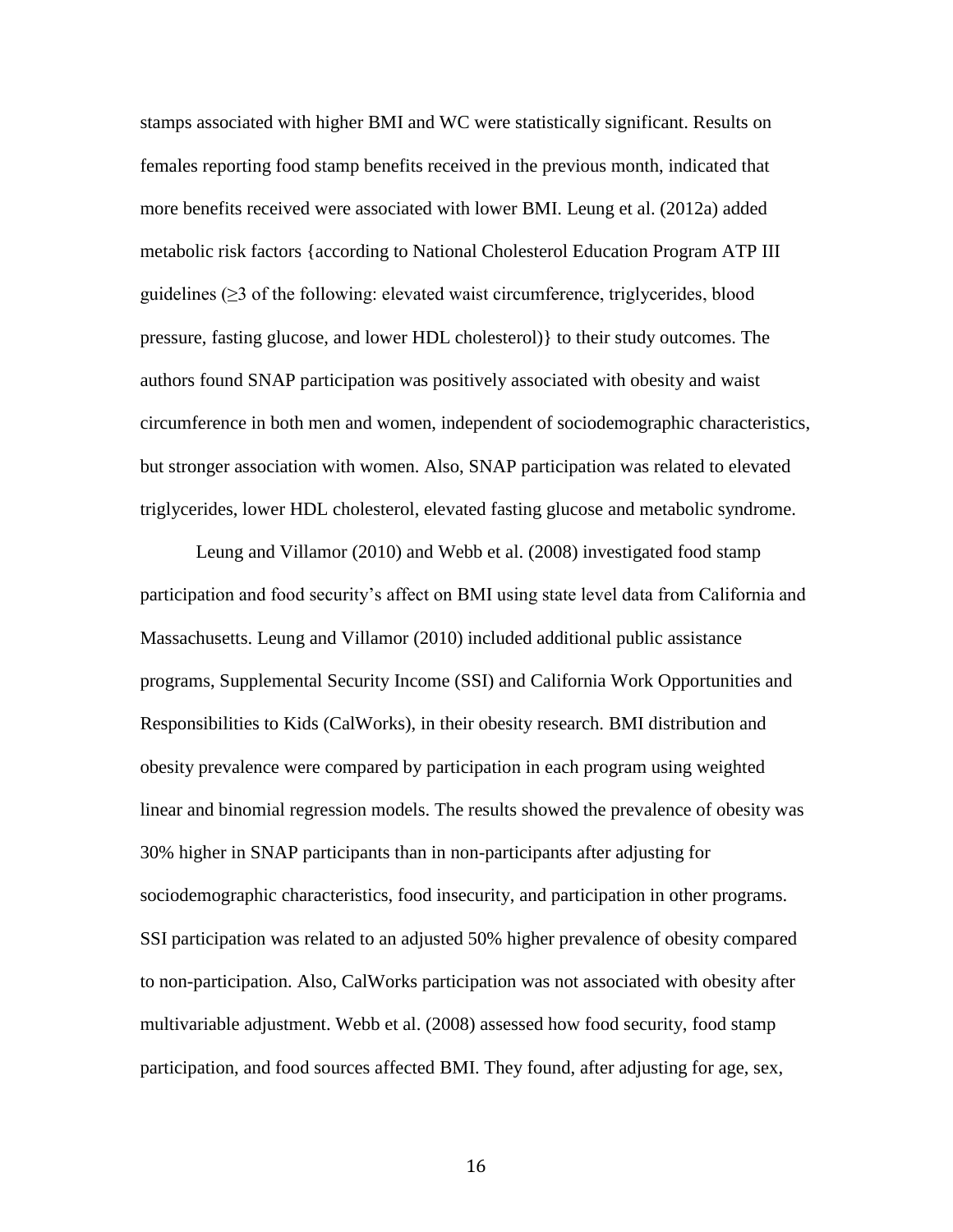sociodemographic characteristics and food insecurity, prolonged participation in the food stamp program was associated with a higher BMI of 3 units compared to nonparticipants. Conversely, in the subset of current food stamp participants, participation for  $\geq 6$  months was associated with an 11.3 unit lower BMI compared with participation for < 6 months. Those who consumed fast foods in the previous month had mean BMI 2.4 units higher than those who did not. Also, food insecurity was not found to be associated with BMI. *Longitudinal Studies*

Jones and Frongillo (2006) targeted modifying effects of food stamp participation on the relation between food insecurity and weight change. They used longitudinal data and dynamic and lagged regression models to estimate the effect of changing food insecurity and changing program participation on weight change in women only. The authors' results indicated that persistent food insecurity was associated with a smaller weight change, controlling for other income and health-related risk factors. No significant associations between change in food insecurity status and weight change was found.

Gibson (2003) examined obesity models that included current and long-term food stamp participation and individual fixed effects. Individual fixed effects took into account unobserved differences across individuals that did not vary over time. Results indicated that, in women, current food stamp participation was associated with a 9.1% increase in predicted probability of current obesity. Gibson (2003) also found that prolonged food stamp participation of 5 years, compared to non-participation, was associated with a 20.5% increase in predicted probability of current obesity.

Hanes et al. (2012) explored the extent to which economic contextual factors controlled the association of SNAP participation with BMI using longitudinal data for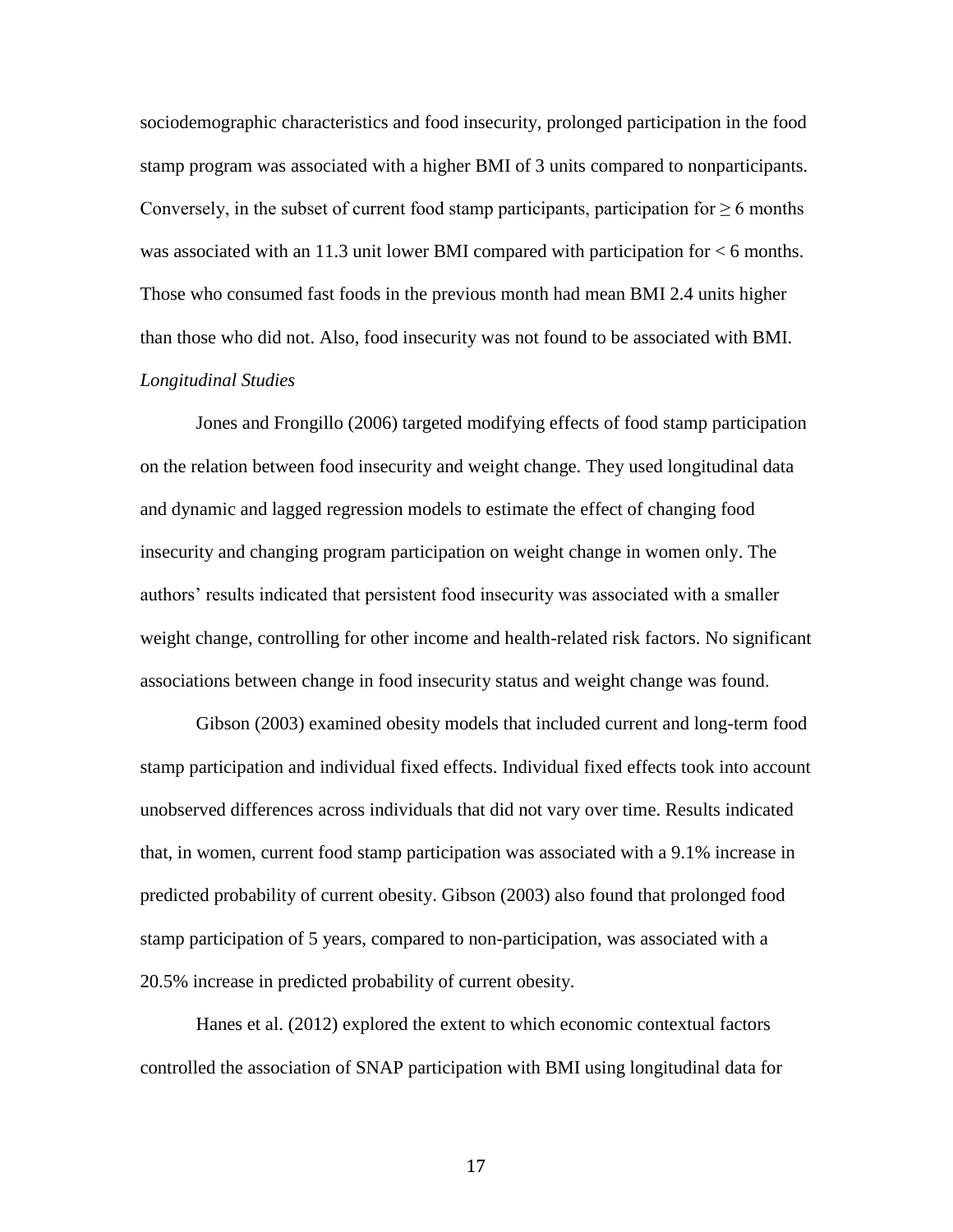cross-sectional estimation. In addition to cross-sectional estimation, a longitudinal individual fixed effects model was used to control for unobserved individual differences. The authors found for both men and women, SNAP participants' BMI was statistically significantly lower if an increased number of supermarkets/grocery stores were available in the longitudinal model. A larger decrease in BMI among SNAP participants was found when a simulated 20% reduction in the price was placed on fruits and vegetables, while a simulated 20% increase in supermarkets/grocery stores availability found a statistically significant change in BMI by SNAP women but not men.

#### *Selection Bias*

Cross-sectional studies are notably restricted in their ability to show the causal effect of food stamp participation on body weight. Though helpful for understanding broad trends, they only observe individuals at one point in time and do not account for selection bias. Selection bias can be positive or negative in the case of food stamp participation and obesity, given that poverty is linked with a higher risk of obesity among certain population groups (white women) but lower risk of obesity among other groups (Hispanic and non-Hispanic black men) (Ver Ploeg and Ralston, 2008). Properly accounting for selection bias produces different results, higher or lower risk of obesity, than estimates that do not account for selection bias. None of the cross-sectional studies in this review report BMI of SNAP participants prior to use so any association may suggest reverse causality from obesity to SNAP. The tendency of cross-sectional surveys to include individuals who have been participating in SNAP for longer periods of time possibly biases the results (Debono et al., 2012).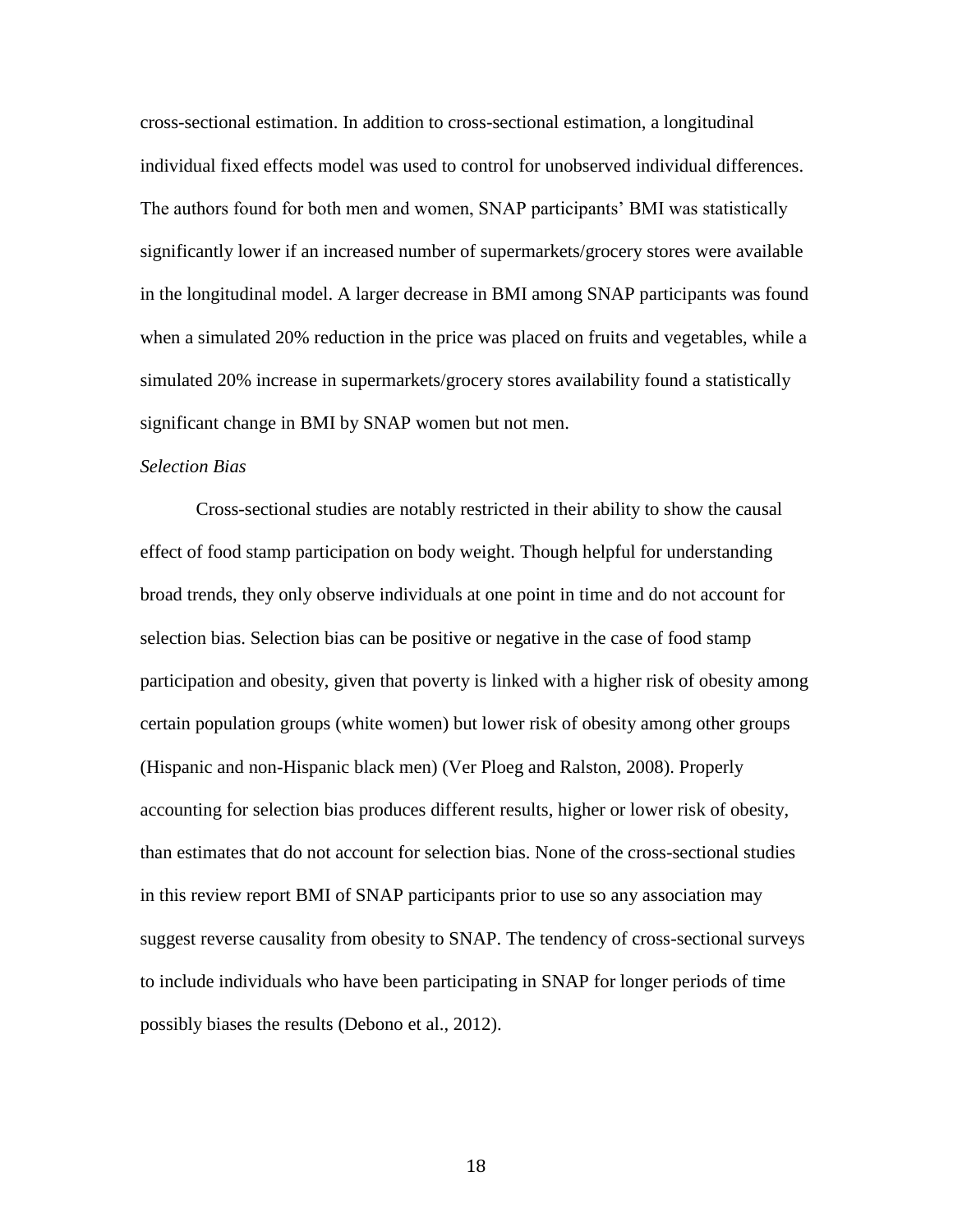Longitudinal data is important because current body weight represents the accumulation of past behaviors with respect to diet and exercise, also, because SNAP participation itself is a dynamic process (Ver Ploeg and Ralston 2008). Longitudinal studies' temporal sequencing aids in the exploration of the directionality between food stamp participation and weight change. By reducing the effects of unmeasured factors and estimating relations of change with other factors, longitudinal data can provide the best means to confirm observed associations are not due to confounding and are causal (Frongillo, 2003). Gibson (2003) and Han et al. (2012) controlled for selection bias using fixed-effects modeling; models that change in body weight corresponding to a change in program participation status while controlling for time-invariant characteristics of each individual (Ver Ploeg and Ralston, 2008). However, Gibson (2003) did not account for BMI prior to SNAP so the results of this study may still be biased. Jones and Frongillo (2006) controlled for selection bias using lagged and dynamic models that estimated the effect of changing food stamp participation and changing food security status on subsequent changes in BMI, while controlling for BMI prior to food stamp participation. Both studies' results show that more control for confounding and bias decreases the association between weight and SNAP participation

#### *Causal Pathways*

The two hypothesis found in this literature review, that potentially explain the higher prevalence of obesity in SNAP participants compared to non-participants, were the food stamp cycle and the propensity to purchase energy dense food (Gibson, 2003; Jones and Frongillo, 2006; Leung and Villamor (2011); Leung et al., 2012b; Webb et al. (2008). The food stamp cycle refers to a period of abundance and binge eating brought on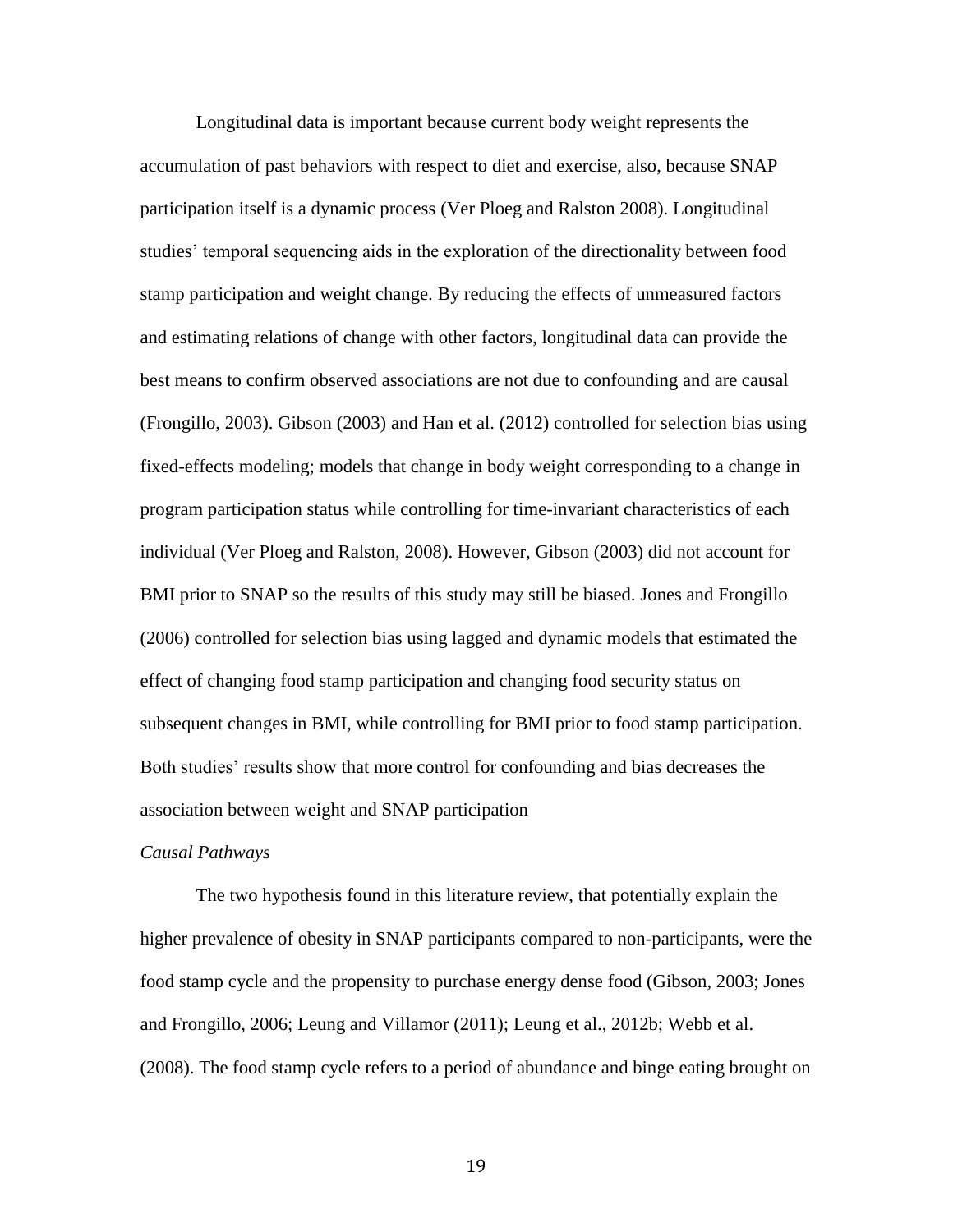by the renewal or onset of available food stamps and money, followed by periods of deprivation towards the end of the month when resources are depleted; which results in weight gain over time. Debono et al. (2012) and Dinour and colleagues (2007) reference studies that have shown families who receive food stamps use their monthly ration before the end of the month. Additionally, both reviews mention that cyclical food restriction has been associated with promoted fat storage, a decrease in lean muscle mass, and quicker weight gain with response to feeding. However, the food stamp cycle hypothesis of weight gain has not been clearly tested.

The second hypothesis suggests that the lower cost of unhealthy food leads SNAP participants to choosing high-energy and fat dense foods to maximize their budgets. Leung et al. (2012b) and Nguyen et al. (2014) found lower dietary quality scores among SNAP participants than non-participants. Specifically, Leung et al. (2012) revealed that increasing evidence has shown SNAP benefits are too low to ensure meals consistent with USDA nutrition guidelines; and rather than purchasing nutrient-rich foods, SNAP participants tend to consume inexpensive nutrient poor foods, high in fat and sugar, in order to increase household purchasing power. Webb et al. (2008) adds to this hypothesis by mentioning studies that showed increases in income for low-income households did not increase the purchase of fruits and vegetables. Instead, extra funds were allocated to other foods and household needs of higher priority. Inverse association between energy density and food costs suggests that food insecurity may cause obesity (Gibson, 2003; Jones and Frongillo, 2006; Leung and Villamor, 2010). Low prices for unhealthy food may be one-pathway through which SNAP users are consuming excess calories that contribute to obesity.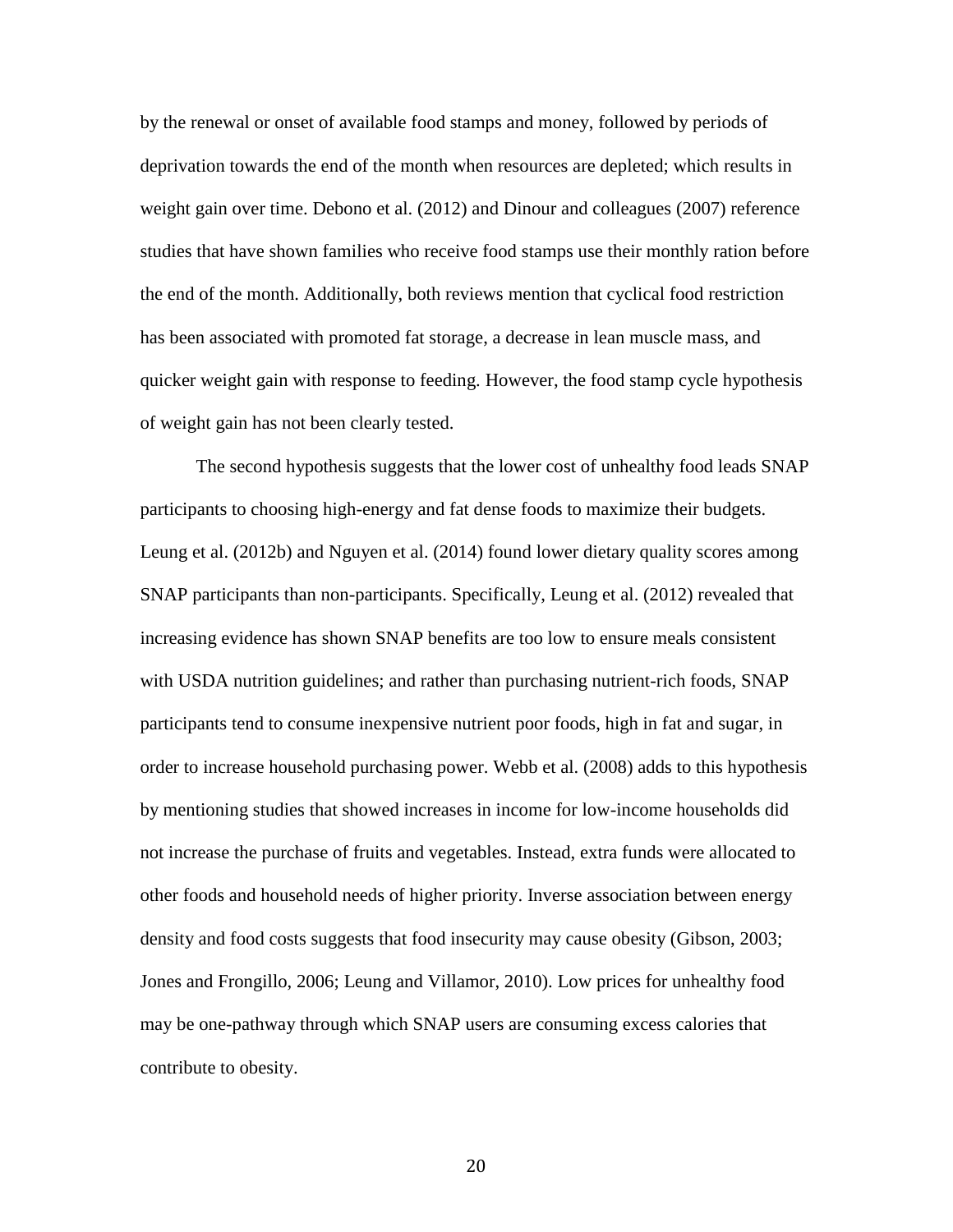#### *Gaps in the Literature*

The key finding of the research is the association between SNAP participation and obesity is stronger in women than men. Numerous studies have found women's association with SNAP participation and BMI statistically significant (Gibson, 2003; Han et al., 2012; Jilcot et al., 2011; Leung & Villamor, 2010; Leung et al., 2012b; Nguyen et al., 2014). While the focus of existing research on the association between SNAP participation and obesity among U.S. adults has been widely examined, the associations aren't consistent and factors that account for differences by sex, race, and environment aren't examined. Less attention has been given to groups most at risk for obesity; women, minorities, and those in poor foodscapes (defined in **Appendix**). The aim of this study is to investigate if there is an association between SNAP participation and elevated BMI in low-income women.

#### **Methods**

#### *Study population*

Data for this analysis was obtained from the 2009-2010 wave of the National Health and Nutrition Examination Surveys (NHANES). NHANES is an ongoing crosssectional survey of the civilian, non-institutionalized US population that assesses health and nutritional status. The analytic sample was restricted to non-pregnant women between the ages of 18 and 65, in households whose incomes fall at or below 130% of the federal poverty level. This comprised 788 women, 451 were SNAP participants and 337 were income eligible but nonparticipants. SNAP eligibility is determined by gross household income (<130% of federal poverty line), assets (<\$2000), immigration status, and employment status (USDA, 2014b). Since the NHANES data does not contain all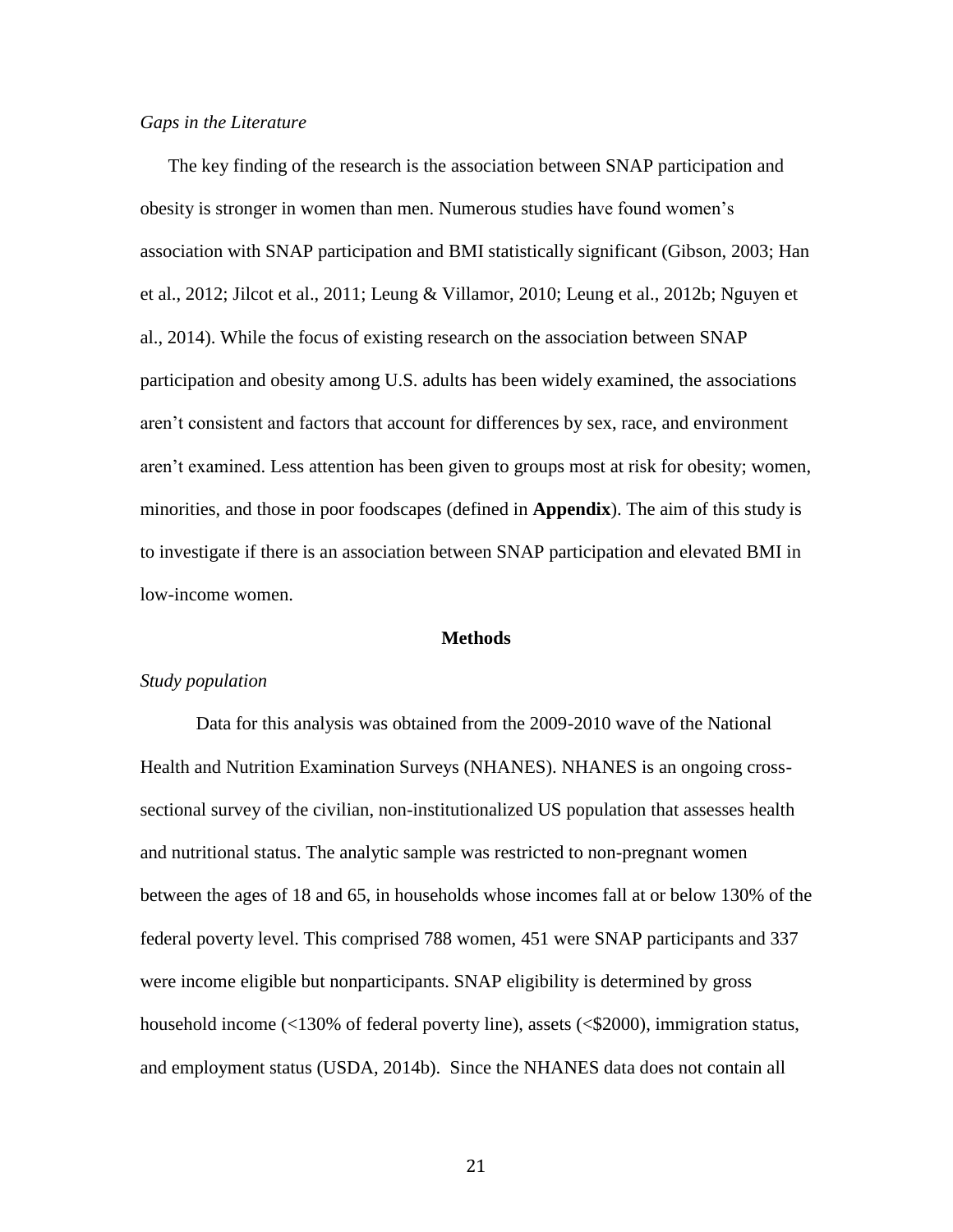these factors, eligibility for the program was determined using the poverty-income ratio (PIR).

#### *SNAP Participation*

Current SNAP participation was defined as answering, "yes" to the survey question, "In the last 12 months, were you or any members of your household authorized to receive Food Stamps?" (2009-2010 NHANES). Individuals were classified as nonparticipants if they gave a negative response to receiving Food Stamps within the previous 12 months (2009-2010) or ever having received Food Stamp benefits (2011- 2012 NHANES).

#### *Outcomes*

The outcome variable for analysis was body mass index (BMI). NHANES uses height (in m) and weight (in kg) measured by trained personnel. BMI was calculated as weight divided by the square of height and further collapsed into categories: normal weight (BMI 18.5-24.9), overweight (BMI 25-29.9), and obese (BMI  $\geq$  30). In order to make BMI dichotomous, overweight and obese were put together in a category and compared to normal weight.

#### *Statistical Analysis*

A comparison of sociodemographic characteristics (race, country of birth, education level, marital status, total number in household, insurance coverage, physical activity, and food security) along with the distribution of BMI and prevalence of obesity, between SNAP participants and nonparticipants were conducted using chi-square tests. Univariate logistic regression was used to evaluate the association between elevated BMI and each sociodemographic characteristic. Then multivariate logistic regression was used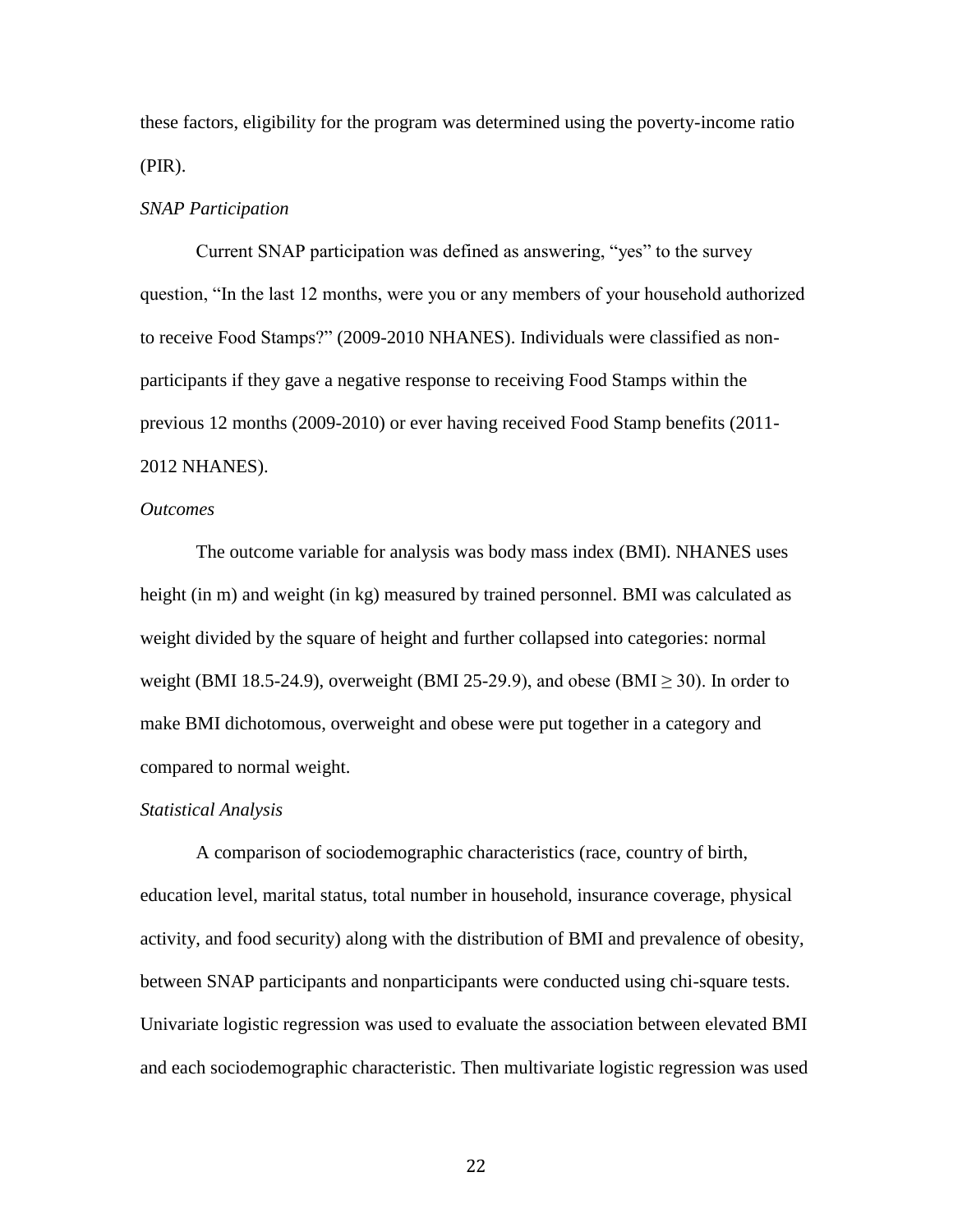to evaluate the association between SNAP participation and elevated BMI, controlling for age, race, country of birth, education level, marital status, household size, health insurance coverage, physical activity, and food security.

#### **Results**

Of the 788 women in the study population, 57% reported participation in SNAP within the past year. About 43% of the SNAP participants and nonparticipants were between 18 and 34. Compared with nonparticipants, SNAP participants were more likely to be born in the United States (76.9%, 58.5%), to be African American (24.2%, 13.1%), to have a high school education or below (73%, 57.7%), not participate in vigorous physical activity (78.9%, 72.7%), and to experience some food insecurity. The prevalence of overweight and obese individuals was slightly higher among SNAP participants (Overweight- 24.6%, 23.7% and Obese- 26.8%, 23.7), and the prevalence of normal weight was higher among the SNAP nonparticipants (52.5%, 48.6%). **Table 2**. provides a comparison of the sociodemographic characteristics of SNAP participants and nonparticipants.

The result of the univariate logistic regression analysis is shown in **Table 3.** Women with insurance coverage were 34% more likely to have an elevated BMI (OR: 1.339; 95% CI: 1.006, 1.781;  $P \leq .05$ ). Health insurance coverage was the only variable found statistically significant with having an association with elevated BMI. The result of the multivariate logistic regression analysis is shown in **Table 4.** After adjustment for sociodemographic characteristics, the odds of an elevated BMI were 25% higher among SNAP participants than among nonparticipants but not statistically significant (OR: 1.248; 95% CI: 0.904, 1.723; *P* = 0.178). Women born in Spanish speaking countries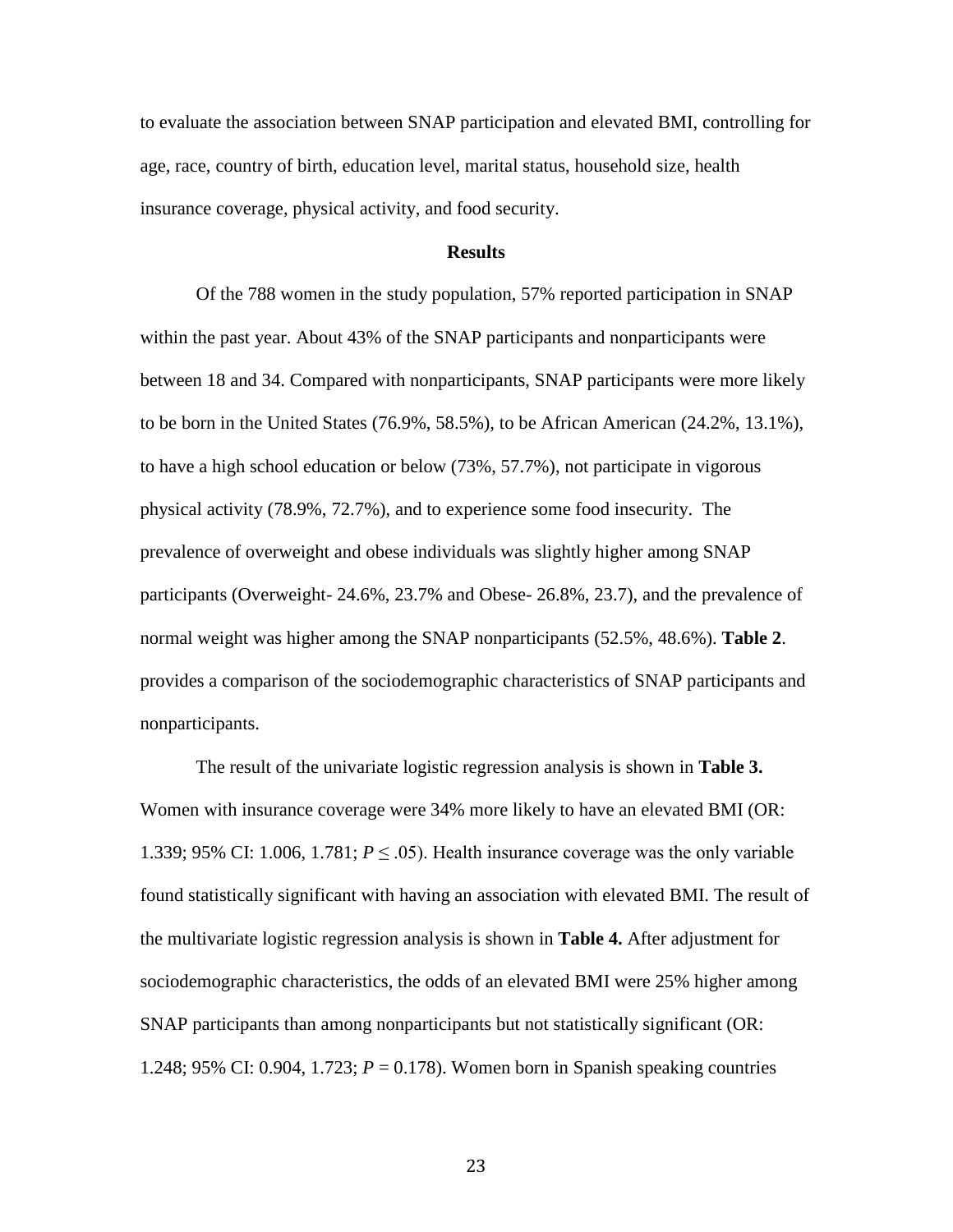other than Mexico had nearly twice the odds of an elevated BMI, but this was not statistically significant (OR: 1.74; 95% CI: 0.826, 3.665; *P* = 0.145). Unexpectedly, for women with a college education or more, the odds of an elevated BMI were almost twice as high also, but this was not statistically significant either (OR: 1.642; 95% CI: 0.858, 3.141;  $P = 0.134$ ). The only variable found significant in the multivariate analysis was health insurance coverage as well (OR: 1.479; 95% CI: 1.079, 2.028; *P* = 0.015).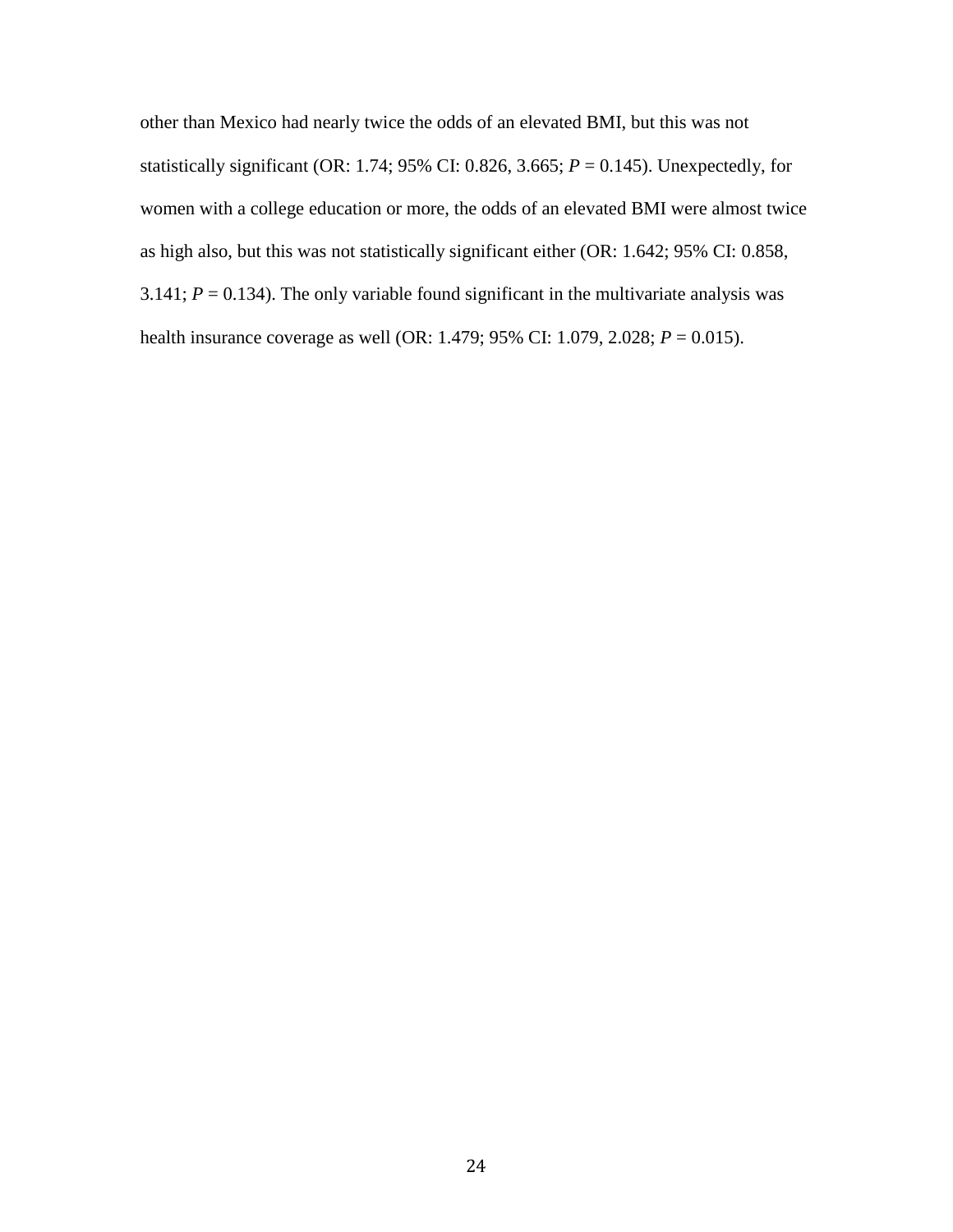| <b>Variable</b>                    | <b>SNAP</b> participants | <b>SNAP</b> nonparticipants | ${\bf P}$        |
|------------------------------------|--------------------------|-----------------------------|------------------|
|                                    | $(n=451)$                | $(n=337)$                   | value            |
| Age groups $[n(\%)]$               |                          |                             |                  |
| 18-34                              | 193 (42.8)               | 144(42.7)                   | 0.438            |
| 35-49                              | 152 (33.7)               | 102(30.3)                   |                  |
| 50-65                              | 106(23.5)                | 91(27)                      |                  |
| Race $[n\left(\frac{9}{6}\right)]$ |                          |                             |                  |
| Non-Hispanic white                 | 175 (38.8)               | 127(37.7)                   | $\boldsymbol{0}$ |
| Non-Hispanic black                 | 109(24.2)                | 44(13.1)                    |                  |
| Mexican American                   | 98 (21.7)                | 95(28.2)                    |                  |
| Other/Multi Racial                 | 69(15.3)                 | 71(21.1)                    |                  |
| Country of Birth $[n(\%)]$         |                          |                             |                  |
| <b>US</b>                          | 347 (76.9)               | 197(58.5)                   | $\boldsymbol{0}$ |
| Mexico                             | 61(13.5)                 | 69(20.5)                    |                  |
| Other Spanish speaking country     | 25(5.5)                  | 35(10.4)                    |                  |
| Other Non-Spanish speaking         | 18(4)                    | 36(10.7)                    |                  |
| country                            |                          |                             |                  |
| Education Level $[n(\%)]$          |                          |                             |                  |
| High school or below               | 305(73)                  | 179(57.7)                   | $\boldsymbol{0}$ |
| Some College                       | 101(24.2)                | 92(29.7)                    |                  |
| College grad or above              | 12(2.9)                  | 39(12.6)                    |                  |
| Marital Status $[n(\%)]$           |                          |                             |                  |
| Married/Living with partner        | 177(42.3)                | 153 (49.2)                  | 0.173            |
| Single                             | 113(27)                  | 77(24.8)                    |                  |
| Widowed, divorced, separated       | 128(30.6)                | 81 (26)                     |                  |
| <b>Health Insurance Coverage</b>   |                          |                             |                  |
| $[n(\%)]$                          |                          |                             |                  |
| Yes                                | 278 (61.6)               | 192(57)                     | 0.186            |
| N <sub>o</sub>                     | 173 (38.4)               | 145(43)                     |                  |
| Household size $[n(\%)]$           |                          |                             |                  |
| $1 - 3$                            | 194 (43)                 | 159 (47.2)                  | 0.245            |
| $4 - 7$                            | 257(57)                  | 178 (52.8)                  |                  |
| Moderate PA [n(%)]                 |                          |                             |                  |
| N <sub>o</sub>                     | 213 (47.2)               | 169(50.1)                   | 0.417            |
| Yes                                | 238 (52.8)               | 168 (49.9)                  |                  |
| Vigorous PA [n(%)]                 |                          |                             |                  |
| No                                 | 356 (78.9)               | 245 (72.7)                  | 0.042            |
| Yes                                | 95(21.1)                 | 92(27.3)                    |                  |
| Food Security1 [n(%)]              |                          |                             |                  |
| Often                              | 119 (26.4)               | 54(16.1)                    | $\boldsymbol{0}$ |
| Sometimes                          | 159 (35.3)               | 101(30.1)                   |                  |
| Never                              | 173 (38.4)               | 181 (53.9)                  |                  |
| Food Security 2 $[n(\%)]$          |                          |                             |                  |
| Often                              | 59 (13.1)                | 33(9.8)                     | 0.019            |
| Sometimes                          | 141 (31.3)               | 83 (24.6)                   |                  |
| Never                              | 251 (55.7)               | 221(65.6)                   |                  |
| <b>BMI</b> categories $[n(\%)]$    |                          |                             |                  |
| Normal                             | 219 (48.6)               | 177(52.5)                   | 0.5              |
| Overweight                         | 111 (24.6)               | 80(23.7)                    |                  |
| Obese                              | 121 (26.8)               | 80 (23.7)                   |                  |

**Table 2.** Sociodemographic characteristics of low-income women by participation in SNAP

SNAP = Supplemental Nutrition Assistance Program; BMI = Body Mass Index.

PA indicates physical activity, work or recreational. Food security 1 indicates if the household has ever worried about running out of food in the last 12 months. Food security 2 indicates if the household couldn't afford balanced meals.

Significant at *P*< 0.05.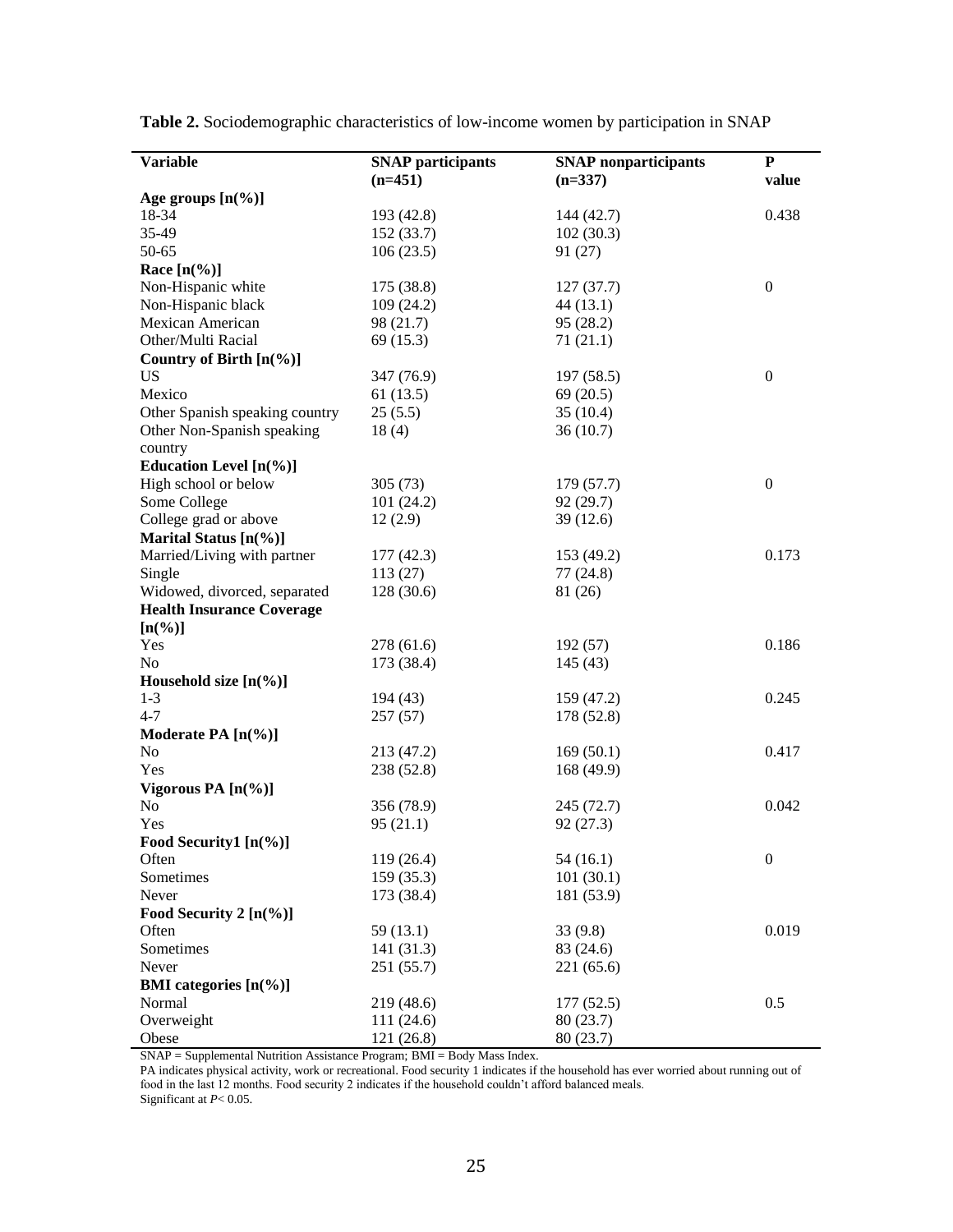| <b>Variable</b>                     | <b>Odds Ratio</b> |            | 95% C.I. for OR |       | P value |
|-------------------------------------|-------------------|------------|-----------------|-------|---------|
| Age groups $[n(\%)]$                |                   |            | Lower           | Upper |         |
| 18-34                               | Reference         |            |                 |       |         |
| 35-49                               |                   | 1.375      | .992            | 1.906 | 0.056   |
| 50-65                               |                   | 1.211      | .851            | 1.721 | 0.287   |
|                                     |                   |            |                 |       |         |
| Race $[n(\%)]$                      |                   |            |                 |       |         |
| Mexican American                    | Reference         |            |                 |       |         |
| Other/Multi Racial                  |                   | 1.26       | .813            | 1.943 | 0.304   |
| Non-Hispanic White                  |                   | 1.106      | .777            | 1.588 | 0.585   |
| Non-Hispanic Black                  |                   | 1.136      | .743            | 1.736 | 0.557   |
|                                     |                   |            |                 |       |         |
| Country of Birth [n(%)]             |                   |            |                 |       |         |
| <b>US</b>                           | Reference         |            |                 |       |         |
| Mexico                              |                   | 0.925      | .631            | 1.357 | 0.801   |
| Other Spanish speaking country      |                   | 1.633      | .945            | 2.821 | 0.079   |
| Other Non-Spanish speaking country  |                   | 0.753      | .428            | 1.325 | 0.325   |
|                                     |                   |            |                 |       |         |
| Education Level $[n(\%)]$           |                   |            |                 |       |         |
| High school or below                | Reference         |            |                 |       |         |
| Some College                        |                   | 0.942      | .674            | 1.315 | 0.724   |
| College grad or above               |                   | 1.307      | .730            | 2.34  | 0.367   |
|                                     |                   |            |                 |       |         |
| Marital Status $[n(\%)]$            |                   |            |                 |       |         |
| Married/Living with partner         | Reference         |            |                 |       |         |
| Single                              |                   | 0.97       | .698            | 1.426 | 0.989   |
| Widowed, divorced, separated        |                   | 1.275      | .901            | 1.805 | 0.171   |
|                                     |                   |            |                 |       |         |
| Health Insurance Coverage $[n(\%)]$ |                   |            |                 |       |         |
| No                                  | Reference         |            |                 |       |         |
| Yes                                 |                   | 1.339      | 1.006           | 1.781 | 0.045   |
| Household size $[n(\%)]$            |                   |            |                 |       |         |
| $1-3$                               | Reference         |            |                 |       |         |
|                                     |                   |            |                 |       |         |
| $4 - 7$                             |                   | 0.808      | .610            | 1.070 | 0.137   |
| Moderate PA $[n(\%)]$               |                   |            |                 |       |         |
| N <sub>0</sub>                      | Reference         |            |                 |       |         |
| Yes                                 |                   | 0.941      | .712            | 1.245 | 0.672   |
|                                     |                   |            |                 |       |         |
| Vigorous PA $[n(\%)]$               |                   |            |                 |       |         |
| No                                  | Reference         |            |                 |       |         |
| Yes                                 |                   | 1.028 .740 |                 | 1.427 | 0.87    |
| Food Security1 $[n(\%)]$            |                   |            |                 |       |         |
|                                     |                   |            |                 |       |         |
| Often                               | Reference         |            |                 |       |         |
| Sometimes                           |                   | 0.743      | 0.505           | 1.093 | 0.131   |
| Never                               |                   | 0.822      | .571            | 1.183 | 0.291   |
| Food Security 2 [n(%)]              |                   |            |                 |       |         |
| Often                               | Reference         |            |                 |       |         |
| Sometimes                           |                   | 0.716      | .439            | 1.170 | 0.183   |
| Never                               |                   |            |                 |       | 0.054   |
|                                     |                   | 0.641      | 0.408           | 1.008 |         |

**Table 3.** Univariate logistic regression analysis of the association between each sociodemographic characteristic and elevated BMI among low-income women

OR = Odds Ratio; BMI = Body Mass Index.

j

PA indicates physical activity, work or recreational. Food security 1 indicates if the household has ever worried about running out of food in the last 12 months. Food security 2 indicates if the household couldn't afford balanced meals. Significant at *P*< 0.05.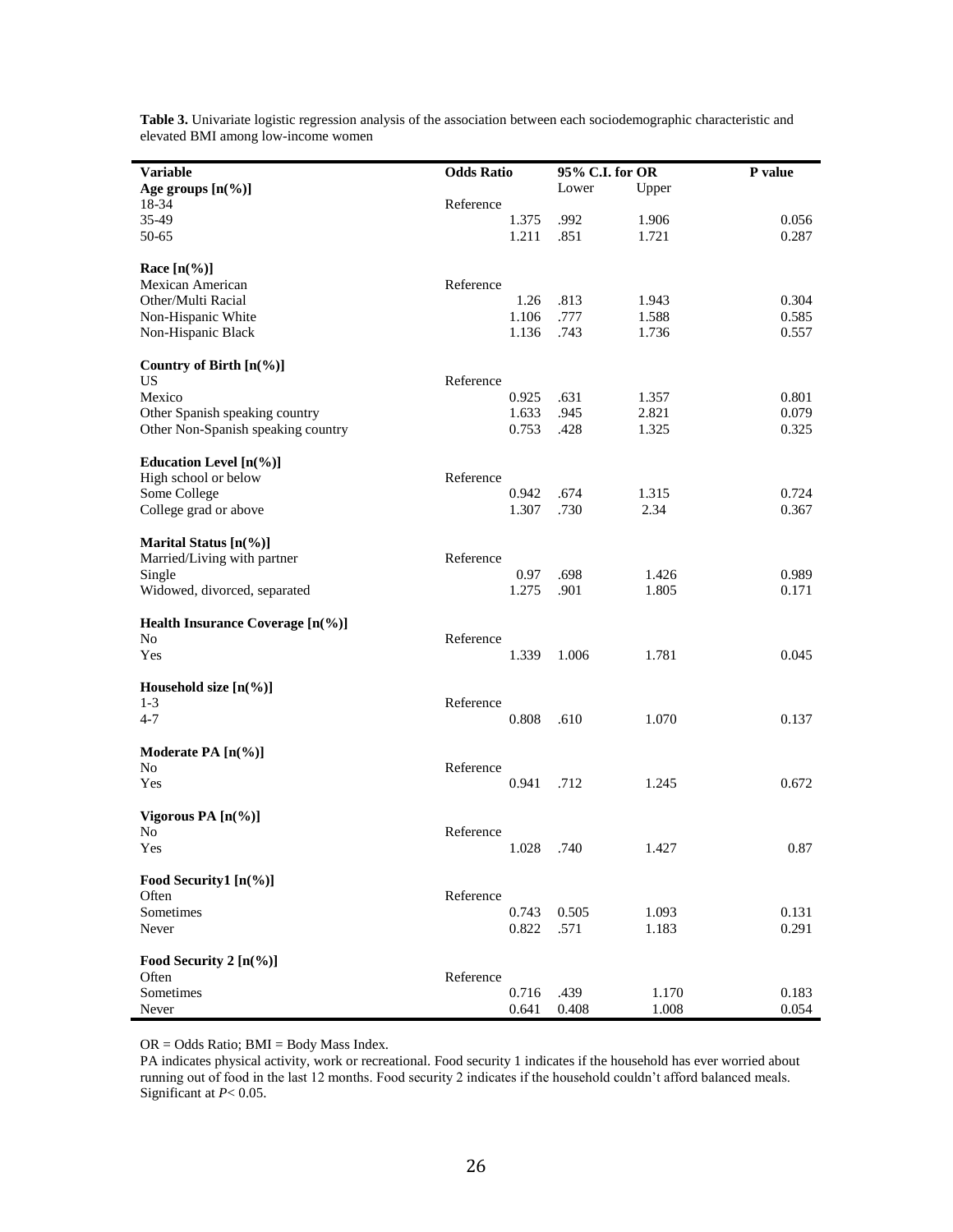| olo valou Divil allion<br><b>Variable</b> | <b>Odds Ratio</b> | 95% C.I. for OR |       | P value |  |
|-------------------------------------------|-------------------|-----------------|-------|---------|--|
|                                           |                   | Lower           | Upper |         |  |
| <b>SNAP</b> participation                 |                   |                 |       |         |  |
| N <sub>0</sub>                            | Reference         |                 |       |         |  |
| Yes                                       | 1.248             | .904            | 1.723 | 0.178   |  |
| Age groups $[n(\%)]$                      |                   |                 |       |         |  |
| 18-34                                     | Reference         |                 |       |         |  |
| 35-49                                     | 1.344             | .924            | 1.955 | 0.122   |  |
| 50-65                                     | 1.181             | .76             | 1.834 | 0.46    |  |
| Race $[n\frac{6}{6}]$                     |                   |                 |       |         |  |
| Mexican American                          | Reference         |                 |       |         |  |
| Other/Multi Racial                        | 1.235             | .577            | 2.640 | 0.587   |  |
| Non-Hispanic White                        | 1.137             | .615            | 2.102 | 0.681   |  |
| Non-Hispanic Black                        | 1.283             | .656            | 2.510 | 0.467   |  |
| Country of Birth [n(%)]                   |                   |                 |       |         |  |
| <b>US</b>                                 | Reference         |                 |       |         |  |
| Mexico                                    | 1.048             | .536            | 2.047 | 0.891   |  |
| Other Spanish speaking country            | 1.74              | .826            | 3.665 | 0.145   |  |
| Other Non-Spanish speaking country        | 0.739             | .381            | 1.431 | 0.369   |  |
|                                           |                   |                 |       |         |  |
| Education Level $[n(\%)]$                 |                   |                 |       |         |  |
| High school or below                      | Reference         |                 |       |         |  |
| Some College                              | 0.975             | .677            | 1.406 | 0.894   |  |
| College grad or above                     | 1.642             | .858            | 3.141 | 0.134   |  |
| Marital Status [n(%)]                     |                   |                 |       |         |  |
| Married/Living with partner               | Reference         |                 |       |         |  |
| Single                                    | 1.008             | .675            | 1.504 | 0.97    |  |
| Widowed, divorced, separated              | 1.159             | .792            | 1.696 | 0.448   |  |
| Health Insurance Coverage [n(%)]          |                   |                 |       |         |  |
| N <sub>0</sub>                            | Reference         |                 |       |         |  |
| Yes                                       | 1.479             | 1.079           | 2.028 | 0.015   |  |
| Household size $[n(\%)]$                  |                   |                 |       |         |  |
| $1 - 3$                                   | Reference         |                 |       |         |  |
| $4 - 7$                                   | 0.863             | .616            | 1.210 | 0.393   |  |
| Moderate PA [n(%)]                        |                   |                 |       |         |  |
| N <sub>0</sub>                            | Reference         |                 |       |         |  |
| Yes                                       | 0.838             | .609            | 1.152 | 0.276   |  |
| Vigorous PA $[n(\%)]$                     |                   |                 |       |         |  |
| No                                        | Reference         |                 |       |         |  |
| Yes                                       | 1.156 .793        |                 | 1.685 | 0.451   |  |
| Food Security $1[n(\%)]$                  |                   |                 |       |         |  |
| Often                                     | Reference         |                 |       |         |  |
| Sometimes                                 | 0.91              | .573            | 1.447 | 0.691   |  |
| Never                                     | 1.178             | .713            | 1.946 | 0.522   |  |
| Food Security 2 $[n(\%)]$                 |                   |                 |       |         |  |
| Often                                     | Reference         |                 |       |         |  |
| Sometimes                                 | 0.752             | .42             | 1.345 | 0.336   |  |
| Never                                     | 0.573             | .313            | 1.049 | 0.071   |  |

**Table 4.** Multivariate logistic regression analysis of the association between SNAP participation and elevated BMI among low-income women

Multivariate logistic regression model controlling for age, race, country of birth, education level, marital status, household size, health insurance coverage, physical activity, and food security.

SNAP = Supplemental Nutrition Assistance Program; OR = Odds Ratio; BMI = Body Mass Index.

PA indicates physical activity, work or recreational. Food security 1 indicates if the household has ever worried about running out of food in the last 12 months. Food security 2 indicates if the household couldn't afford balanced meals. Significant at *P*< 0.05.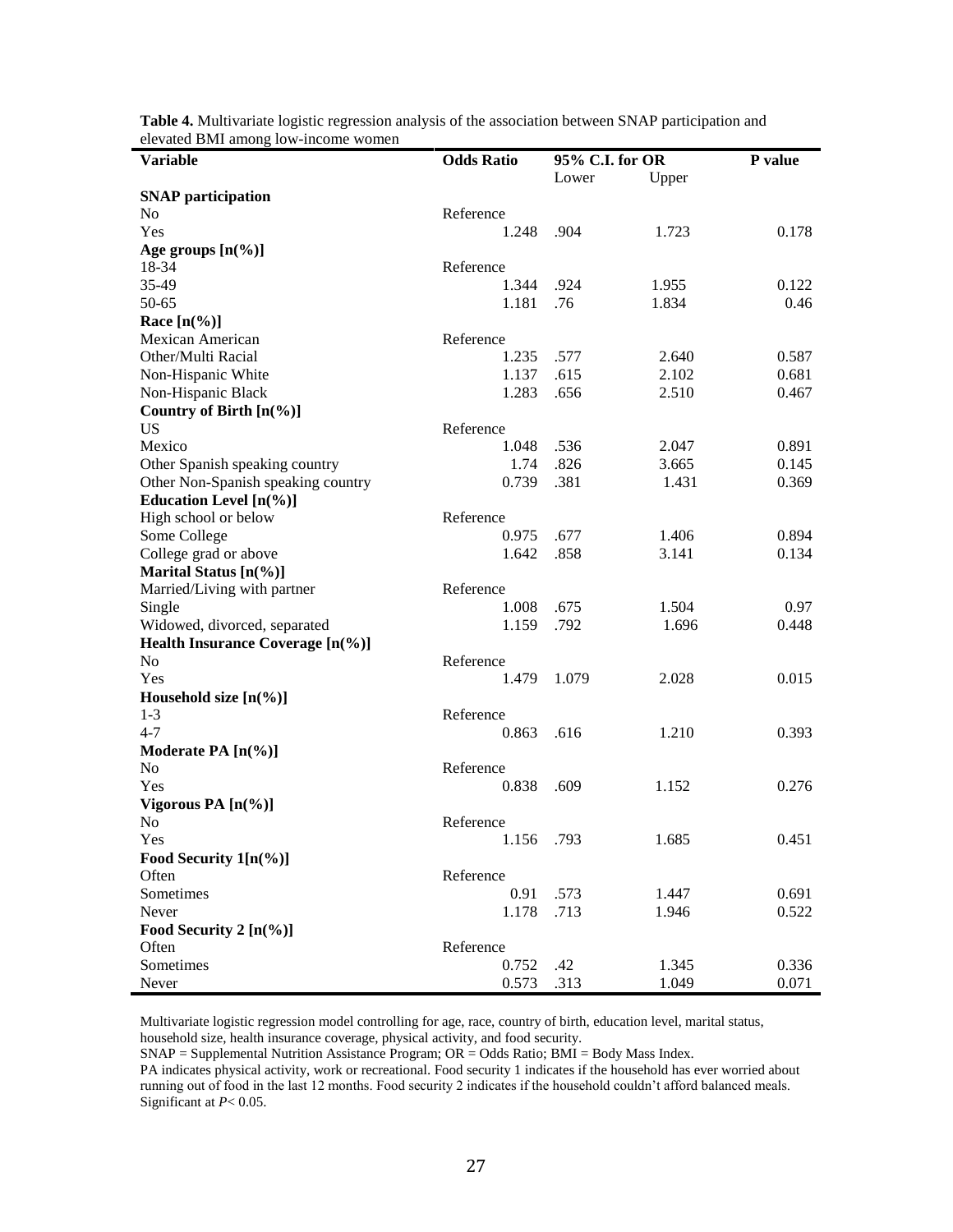#### **Discussion**

The objective of the USDA's Supplemental Nutrition Assistance Program is to help low income individuals combat food insecurity and hunger. However, questions have been raised about obesity being an inadvertent consequence of SNAP for adults, especially women. This study was necessary because the majority of existing research on SNAP targets U.S. adults overall, with no particular focus on women. Since women represent a substantial group of SNAP participants, this population deserves deeper investigation.

The major strength of this study was the use of a representative sample of nonelderly, non-pregnant, low-income women. The NHANES datasets provide measures that were collected by trained personnel, instead of being self-reported by the participants, so possible misclassification of BMI was minimized. A number of limitations may account for the statistically insignificant results of the analyses performed. Including alcohol consumption and smoking status with the sociodemographic characteristics would have been suitable variables for this investigation, but they had too many missing values. Another limitation was the use of one time wave of NHANES data, 2009-2010. Additional, more current, time waves would have increased the sample size and maximized the detection of an association between SNAP participation and obesity, but the 2011-2012 dataset did not address food stamp use. A substantial limitation of this study was its cross-sectional nature, which makes causal pathways inadequately understood. Future research should be done using longitudinal data, controlling for selection bias, in order to focus on SNAP participation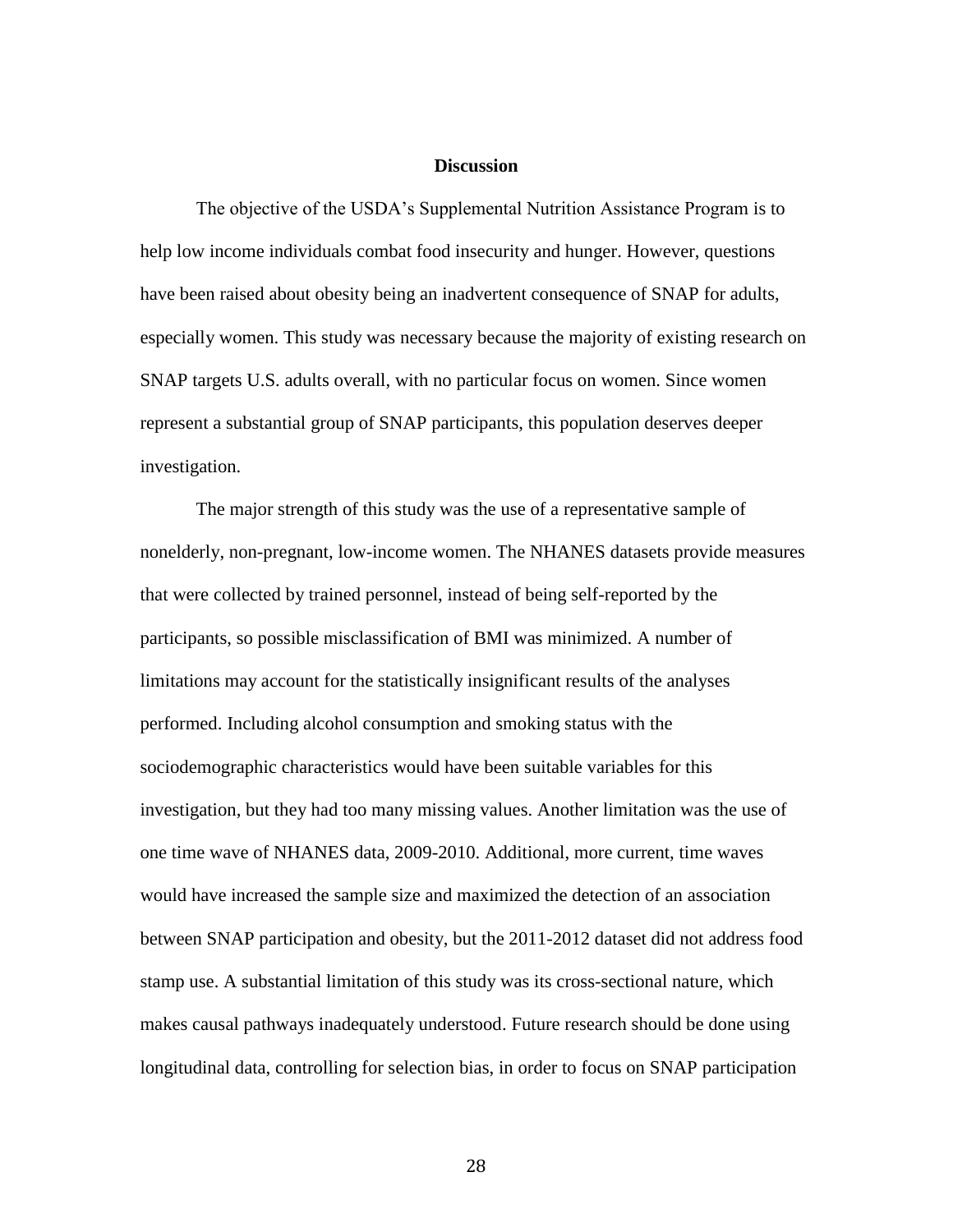duration. This will provide a better perspective on the direction of weight gain and food stamp use for women.

#### **Conclusion**

Though there was no statistically significant association between SNAP participation and elevated BMI, due to limitations of the dataset, some relationship does seem to exist. Other noticeable relationships include, women born in Spanish speaking countries other than Mexico and women with a college education or more having higher odds of an elevated BMI. Health insurance was the only variable positively associated with elevated BMI in both univariate and multivariate analyses. This association is unclear and could be driven by Medicaid. Further, according to Kelly & Markowitz (2009), overweight or obese individuals experience health problems associated with excess weight and are more likely to have health insurance.

The food stamp cycle and propensity of SNAP participants to purchase energy dense foods represent a starting point for further SNAP improvement research. In terms of policy, these hypotheses suggest SNAP rations should increase so low-income individuals can purchase more nutrient-rich foods, or the allocations should be more frequent than once a month. Also, more aggressive nutrition education for SNAP participants and financial incentives for the consumption of healthy-foods could improve their dietary quality and decrease obesity prevalence. Investigating the triggers in different populations can provide a more effective solution for better aligning SNAP with dietary guidelines in order to reduce the prevalence of obesity in the United States.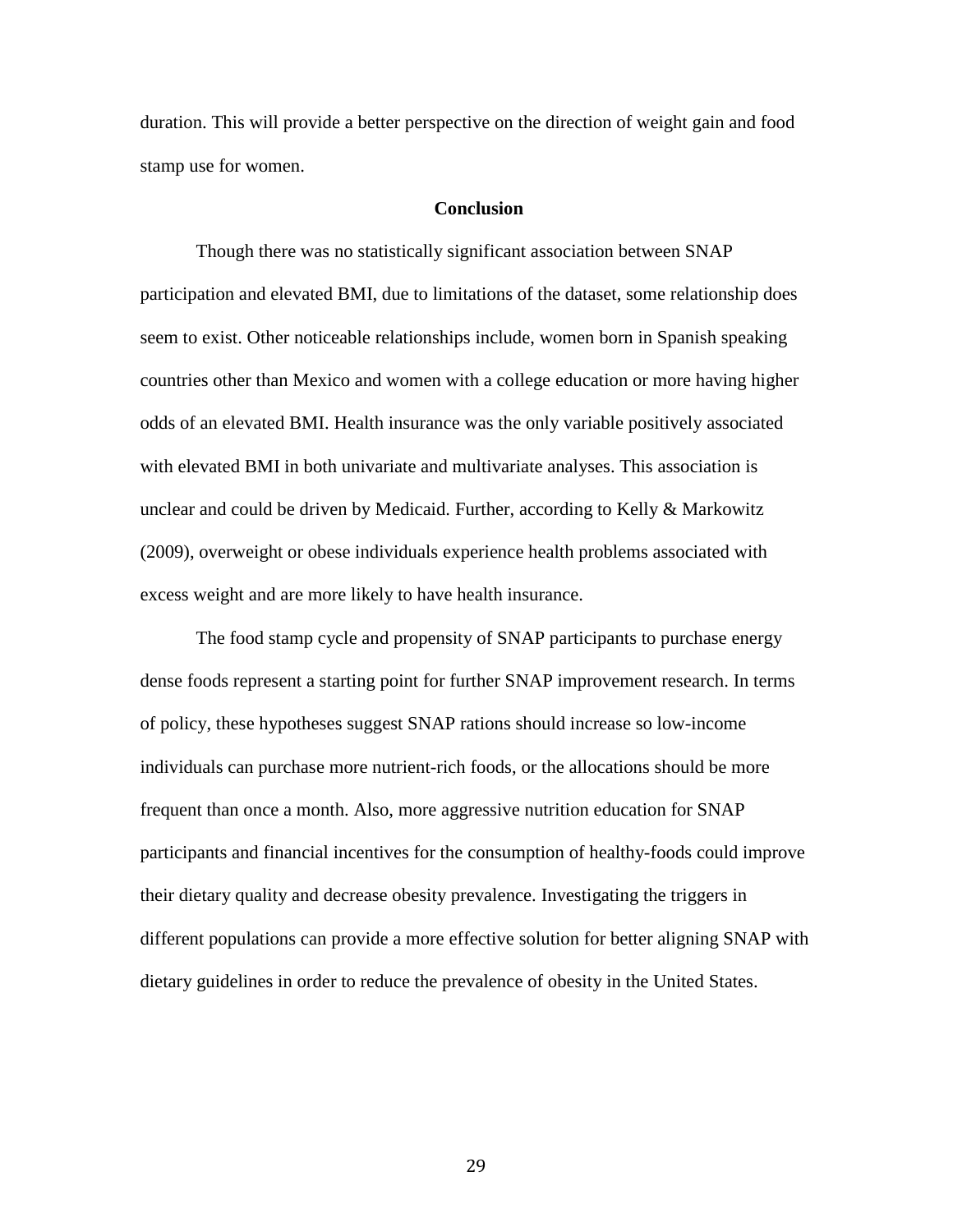#### **References**

Centers for Disease Control and Prevention. (2011). *Chronic disease and health promotion.* Retrieved from

<http://www.cdc.gov/chronicdisease/resources/publications/aag/obesity.htm>

- DeBono, N. L., Ross, N. A., & Berrang-Ford, L. (2012). Does the Food Stamp Program cause obesity? A realist review and a call for place-based research.*Health & Place*, *18*(4), 747– 756. doi:10.1016/j.healthplace.2012.03.002
- Dinour, L. M., Bergen, D., & Yeh, M.-C. (2007). The Food Insecurity–Obesity Paradox: A Review of the Literature and the Role Food Stamps May Play.*Journal of the American Dietetic Association*, *107*(11), 1952–1961. doi:10.1016/j.jada.2007.08.006
- Flegal, K. M., Carroll, M. D., Ogden, C. L., & Curtin, L. R. (2010). Prevalence and trends in obesity among US adults, 1999-2008. *Jama*, *303*(3), 235-241.
- Gibson, D. (2003). Food stamp program participation is positively related to obesity in low income women. *The Journal of nutrition*, *133*(7), 2225-2231.
- Han, E., Powell, L. M., & Isgor, Z. (2012). Supplemental nutrition assistance program and body weight outcomes: The role of economic contextual factors.*Social Science & Medicine*, *74*(12), 1874–1881. doi:10.1016/j.socscimed.2012.02.032
- Jilcott, S. B., Liu, H., DuBose, K. D., Chen, S., & Kranz, S. (2011). Food Stamp Participation is Associated with Fewer Meals Away From Home, Yet Higher Body Mass Index and Waist Circumference in a Nationally Representative Sample. *Journal of Nutrition Education and Behavior*, *43*(2), 110–115. doi:10.1016/j.jneb.2010.06.001
- Jones, S. J., & Frongillo, E. A. (2006). The modifying effects of Food Stamp Program participation on the relation between food insecurity and weight change in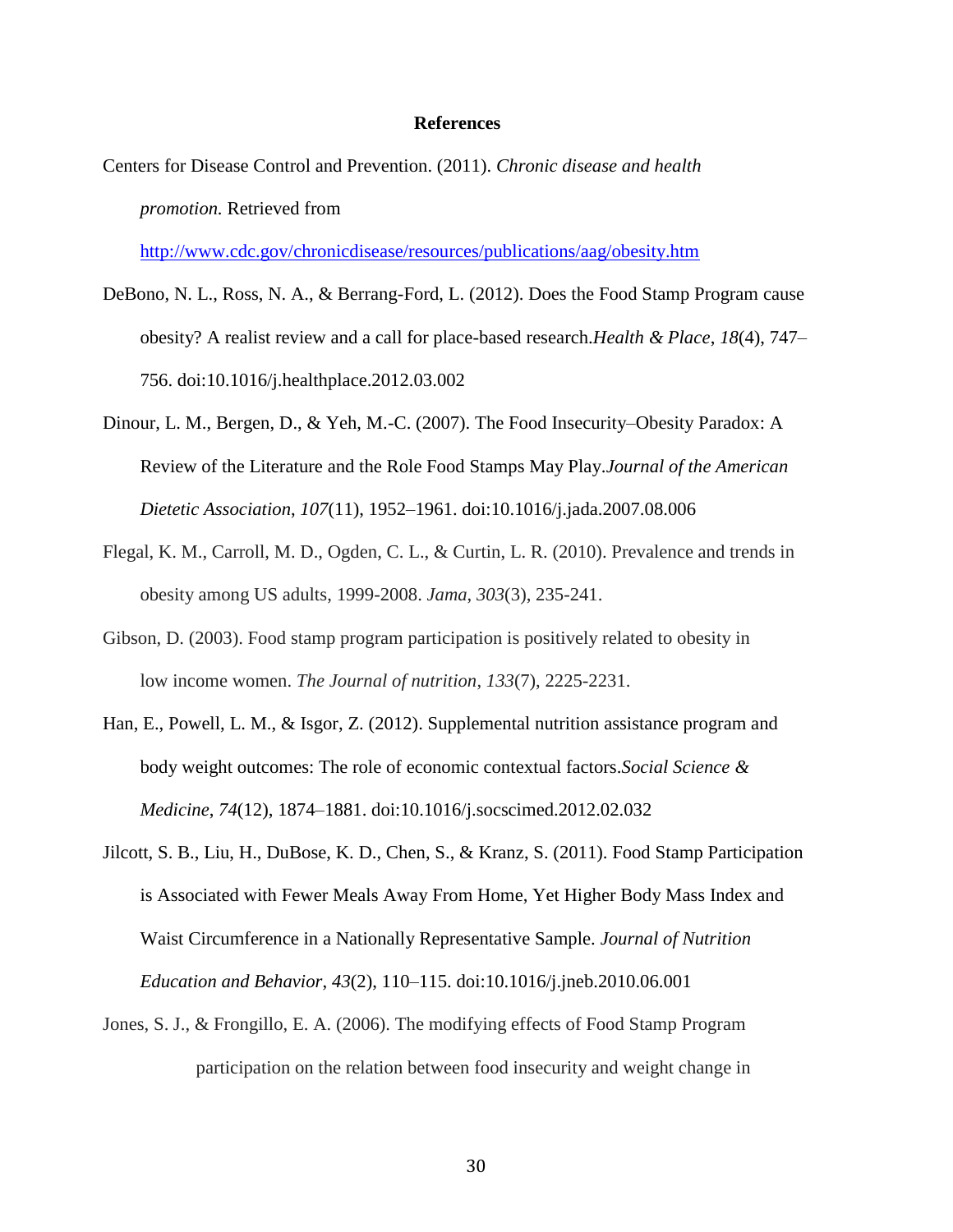women. *The Journal of nutrition*, *136*(4), 1091-1094.

- Kelly, I. R., & Markowitz, S. (2009). Incentives in obesity and health insurance. *Inquiry*, 418- 432.
- Leung, C. W., Ding, E. L., Catalano, P. J., Villamor, E., Rimm, E. B., & Willett, W. C. (2012). Dietary intake and dietary quality of low-income adults in the Supplemental Nutrition Assistance Program. *American Journal of Clinical Nutrition*, *96*(5), 977–988. doi:10.3945/ajcn.112.040014
- Leung, C. W., & Villamor, E. (2011). Is participation in food and income assistance programmes associated with obesity in California adults? Results from a state-wide survey. *Public Health Nutrition*, *14*(04), 645–652. doi:10.1017/S1368980010002090
- Leung, C. W., Willett, W. C., & Ding, E. L. (2012). Low-income Supplemental Nutrition Assistance Program participation is related to adiposity and metabolic risk factors. *American Journal of Clinical Nutrition*, *95*(1), 17–24. doi:10.3945/ajcn.111.012294
- Nguyen, B. T., Shuval, K., Njike, V. Y., & Katz, D. L. (2014). The Supplemental Nutrition Assistance Program and Dietary Quality Among US Adults: Findings From a Nationally Representative Survey. *Mayo Clinic Proceedings*, *89*(9), 1211–1219. doi:10.1016/j.mayocp.2014.05.010
- Pan, L., Galuska, D. A., Sherry, B., Hunter, A. S., Rutledge, G. E., Dietz, W. H., & Balluz, L. S. (2009). Differences in prevalence of obesity among black, white, and Hispanic adults-United States, 2006-2008. *Morbidity and Mortality Weekly Report*, *58*(27), 740-744.
- USDA (U.S. Department of Agriculture)  $2014a$  (Jan.  $31<sup>st</sup> 2014$ ) Supplemental Nutrition Assistance Program. Available at < [http://www.fns.usda.gov/snap/>](http://www.fns.usda.gov/snap/).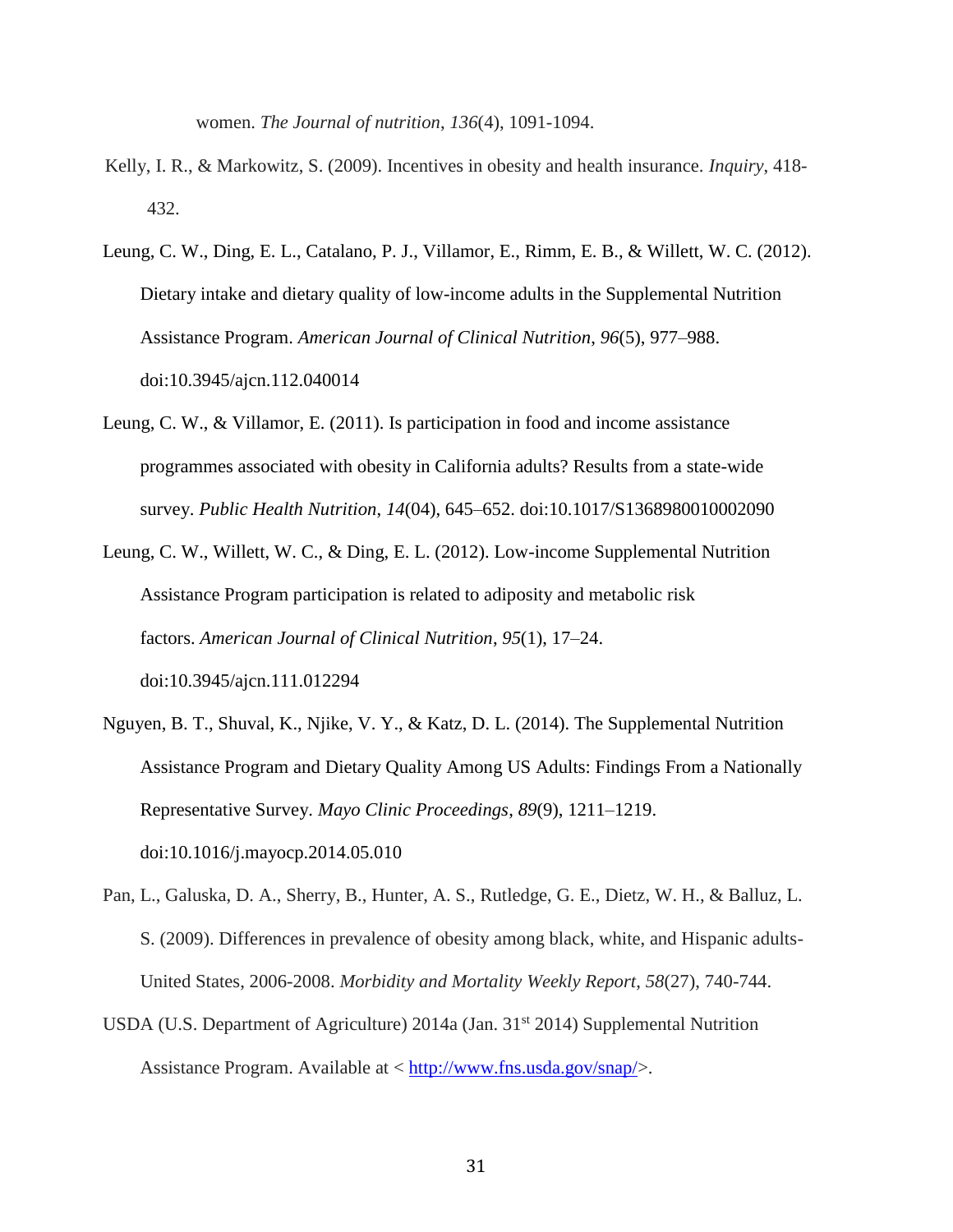- USDA (U.S. Department of Agriculture) 2014b (Jan.  $31<sup>st</sup>$  2014) Supplemental Nutrition Assistance Program eligibility requirements. Available at < http://www.fns.usda.gov/snap/eligibility >.
- USDA (U.S. Department of Agriculture)  $2014c$  (Jan.  $31<sup>st</sup> 2014$ ) Supplemental Nutrition Assistance Program participation and costs. Available at < http://www.fns.usda.gov/pd/supplemental-nutrition-assistance-program-snap >.
- Ver Ploeg, M. L., & Ralston, K. L. (2008). Food Stamps and obesity: What do we know?. *Economic Information Bulletin*, (34).
- Webb, A. L., Schiff, A., Currivan, D., & Villamor, E. (2008). Food Stamp Program participation but not food insecurity is associated with higher adult BMI in Massachusetts residents living in low-income neighbourhoods. *Public Health Nutrition*, *11*(12), 1248. doi:10.1017/S1368980008002309
- Zhang, Q., & Wang, Y. (2004). Trends in the association between obesity and socioeconomic status in US adults: 1971 to 2000. *Obesity Research*, *12*(10), 1622-1632.